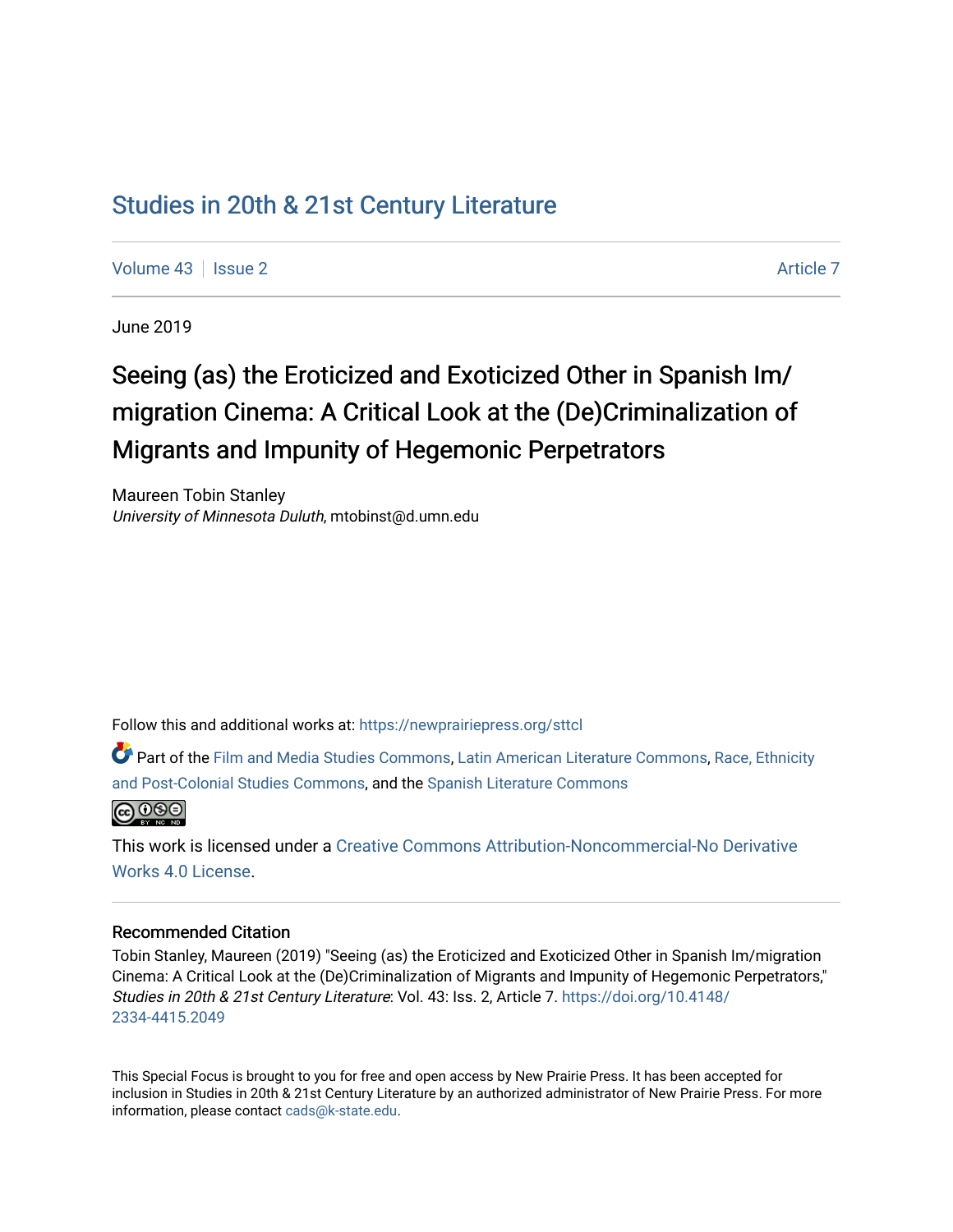# Seeing (as) the Eroticized and Exoticized Other in Spanish Im/migration Cinema: A Critical Look at the (De)Criminalization of Migrants and Impunity of Hegemonic **Perpetrators**

# **Abstract**

This article examines cinematic perspective in six Spanish im/migration films to show that by resituating the identification from an alignment with that of a hegemonic character (who accepts the systematic bias that confers impunity to perpetrators) to identification with a criminalized migrant subject, these films 1) denounce systemic intersectionality that confers impunity to perpetrators and criminalizes the racialized and/or feminized other and 2) aim at fostering empathy in the hegemonically identified viewer. Parameters for the selection of the six films are: immigration to Spain, African (whether geographic or ethnic) origins, eroticization of the migrant, objectification/(ab)use/commodification/victimization of the Other, criminalization of the Other while conferring impunity to a malfeasant representative of the hegemony and, ultimately, an identification (be it fleeting) between a character of the Spanish in-group and the migrant subject. The cinematic narratives include three canonical films from the 1990s Cartas de Alou (Letters from Alou, Montxo Armendáriz, 1990), Bwana (Imanol Uribe, 1996), Flores de otro mundo (Flowers from Another World, Icíar Bollaín, 1999), Princesas; and three from the 2000s (Princesses, Fernando León de Aranoa, 2005), 14 kilómetros (14 Kilometers, Gerardo Olivares, 2007) and Retorno a Hansala (Return to Hansala, Chus Gutiérrez, 2008). In essence, this article investigates the ways in which cineastes problematize the hegemonic gaze regarding the migrant Other and depict the transformation from looking at migrants as a criminal "them" to seeing them as a human "us."

# Keywords

Spain, race, racism, gender, immigration, cinema, gaze, empathy, erotic, exotic, extralegal, illegal, impunity, immunity, stereotypes, the Other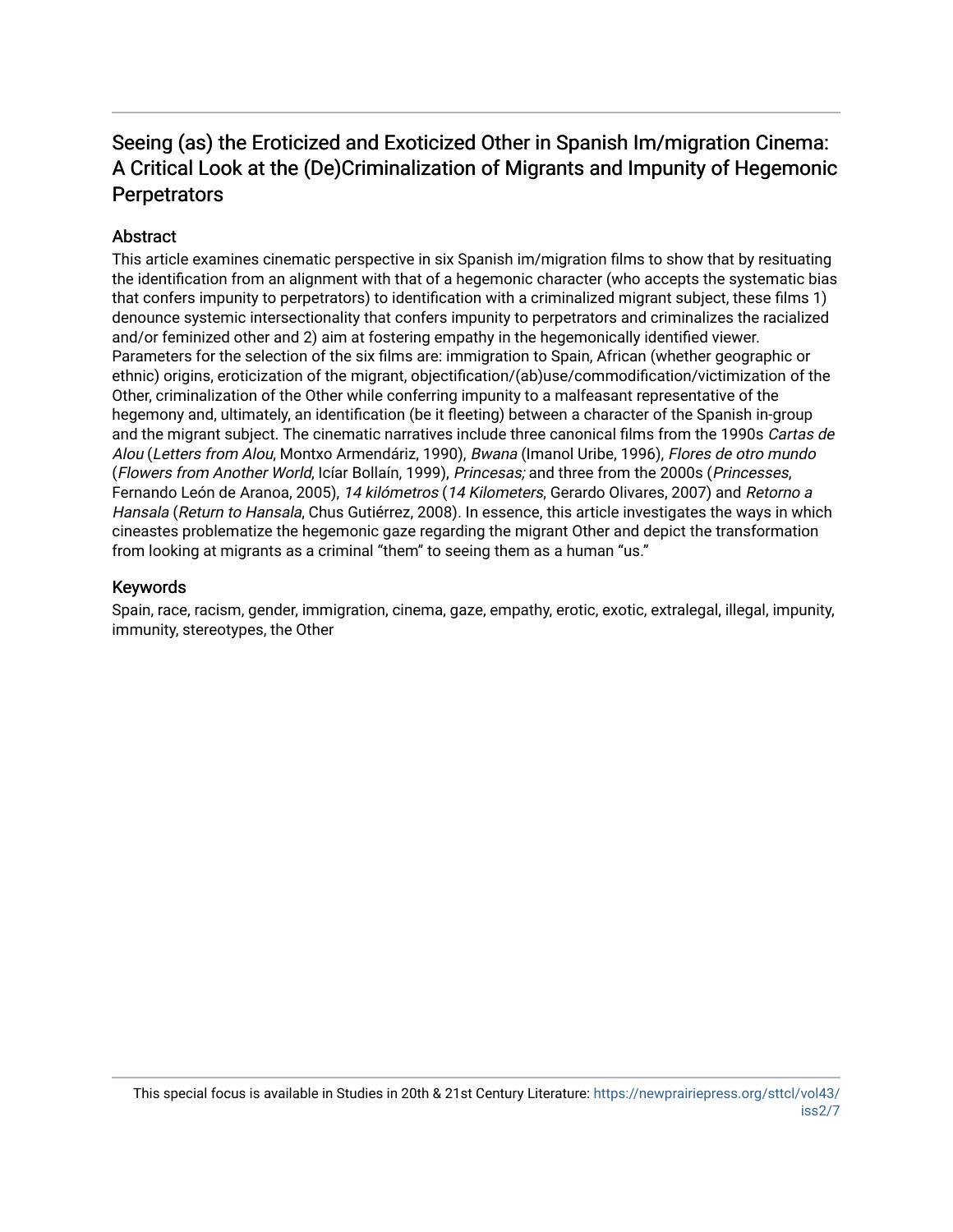# Seeing (as) the Eroticized and Exoticized Other in Spanish Im/migration Cinema: A Critical Look at the (De)Criminalization of Migrants and Impunity of Hegemonic Perpetrators

# Maureen Tobin Stanley *University of Minnesota Duluth*

This study takes a look at the trajectory of Spanish immigration cinema to study the interplay between the exoticization and the eroticization of the Other within the context of power, privilege, and impunity. It is the inherent otherness and objectification that situate the erotic and exotic in a precarious value-based binary that posits the seeing-hegemonic-subject against the seen-non-hegemonicobject who in certain instances is reduced to commodified sexuality and criminalized. We will come to understand throughout this essay that as the seen objects are imbued with seeing subjectivity, their de-objectification leads to the possibility of agency. Through the various cinematic viewpoints, hegemonically identified key characters (and ideally viewers) "see" as one who had been seen and, hence, feel a transformative empathy that fosters identification and understanding.

The current essay is focused on immigration into Spain and how cultural production balances reflection, representation, and creation. The Spanish media, according to Teun Van Dijk in his 2008 article "Racism and the Press in Spain," portrays immigration with criminalistic rhetoric and the discourse of warfare (such as "invasions" and "assaults"), thus creating the myth of a menacing Other.<sup>1</sup> Emily Baxter, US lawyer and author of *We Are All Criminals*, elucidates the universality of criminality, but the selectiveness of holding the non-privileged accountable while conferring impunity and immunity to the privileged. This theory can be applied to the six Spanish immigration films I study. Tribalism whitewashes, pardons, gives passes, or makes invisible the wrongdoing of those within the ingroup and repudiates those of the out-group for actions no worse, and often less severe, than those committed by hegemonic subjects. The films studied in this essay underscore the shared humanity of native and foreign born people. <sup>2</sup> By definition, anything outside of the law is unlawful. Hence all so-called "illegal" immigration is outside of the law. What will become apparent in the six migration films studied is that in practice what is treated as illegal (prohibited or forbidden by law) for some, is treated as extralegal (meaning not governed or regulated by law) for others. The films studied and the documents and reports referenced denounce a double standard: that malfeasance perpetrated on irregular victims seems to be extralegal in that the perpetrators boast impunity, yet the acts committed by the irregular characters carry with them the fear of punitive and, at times would seem draconian, repercussions. The filmic narratives force the spectators to view, re-vision, and reenvision the social realities captured within the frame. When the cinematic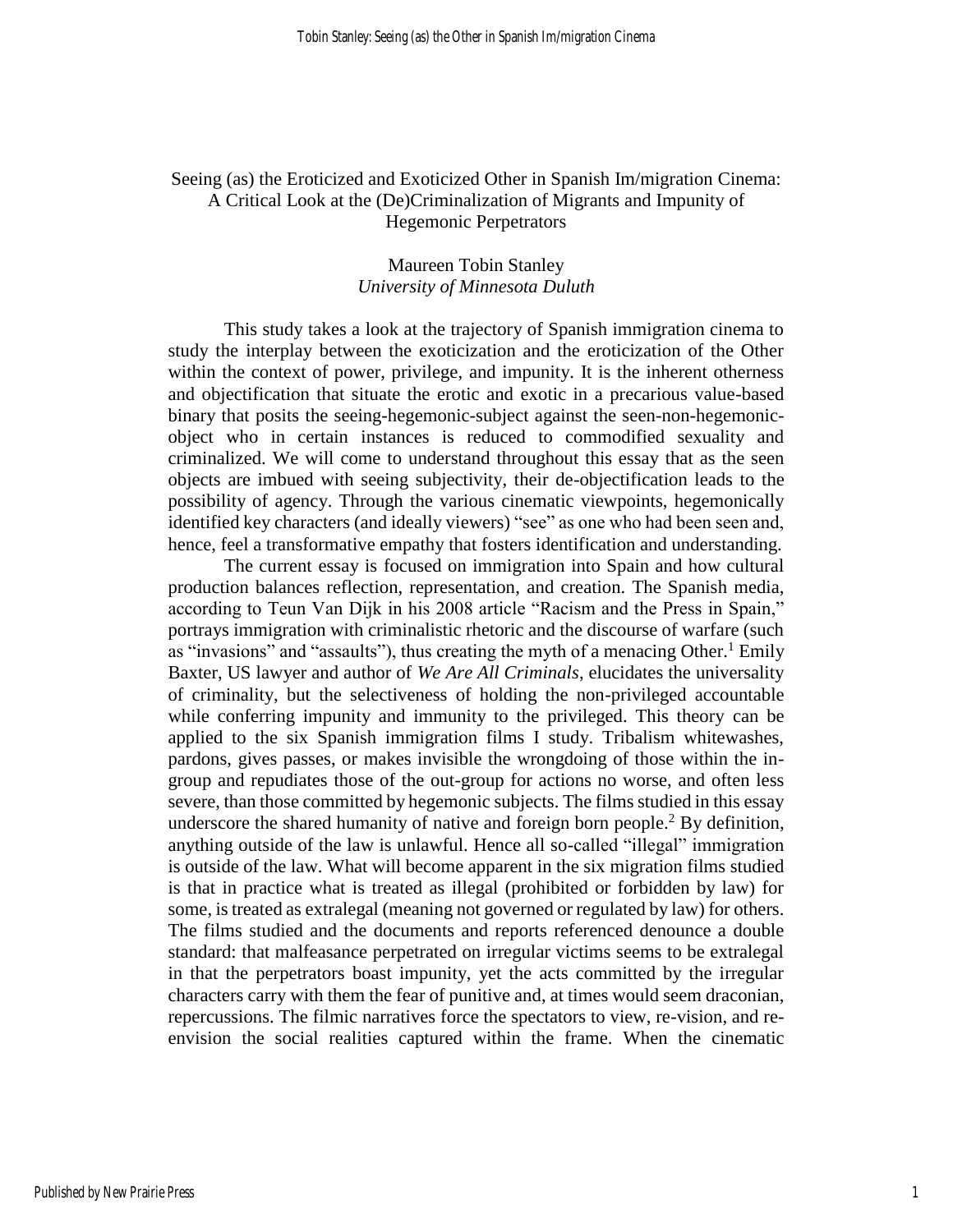viewpoint aligns with that of the non-hegemonic migrant, the result is an invitation to consider new ways of seeing.

The films to be discussed include *Las cartas de Alou* (*Letters from Alou*; Montxo Armendáriz, 1990), *Bwana* (Imanol Uribe, 1996), *Flores de otro mundo* (*Flowers from Another World*; Icíar Bollaín, 1999), *Princesas* (*Princesses*; Fernando León de Aranoa, 2005), *14 kilómetros* (*14 Kilometers*; Gerardo Olivares, 2007), and *Retorno a Hansala* (*Return to Hansala*; Chus Gutiérrez, 2008). The films by Spanish directors I have selected are a sampling. Parameters for the selection of the six films are: immigration to Spain, African (whether geographic or ethnic) origins, eroticization of the migrant, objectification/(ab)use/ commodification/victimization of the Other, criminalization of the Other while conferring impunity to a malfeasant representative of the hegemony and, ultimately, an identification (be it fleeting) between a character of the Spanish ingroup and the migrant subject. The three films from the 1990s can be considered canonical within the migration cinema genre and depict extreme or overt racism, while the three films from the first decade of the twenty-first century tend to share a greater identification with the migrant subject and protagonize a dyad. I would venture to ponder that perhaps the change in tone might be due to a constellation of factors starting near the end of the first decade of the twenty-first century: a normalization of (first and second generation) migrants in Spain, the possible relatability to immigrants given Spanish emigration that came about with the economic crisis, and the reduction in Spanish population overall as migrants left due to the paucity of economic opportunities during the 2008-2014 crisis. Spanish immigration cinema is a substantial and growing corpus. Had this study extended to the second decade of the twenty-first century, it could have included the following films that depict illegal acts or criminalization: *Amador* (Fernando León de Aranoa, 2010), *Buitiful* (Alejandro González Iñárritu, 2010) and *A escondidas* ('Hidden Away'; Mikel Rueda, 2014).

These films reflect the fact that immigration is and has been a reality in Spain since the 1990s. According to Laura Delle Femmine and David Alameda in the March 2017 article in *El País* titled "La metamorfosis de España" ('Metamorphosis of Spain') referencing the *Instituto Nacional de Estadística* 'National Institute of Statistics,' the last two decades have borne witness to great demographic changes. While in 1998 Spain's population was 39.8 million and 1.6% were foreign born, 2011 reached a record high of 12.9% of the population (5.7 million) being foreign born. By 2016, 10% (i.e. 4.6 million) of the Spanish population consisted of migrants. The greatest population of migrants is European (2,101,500), the largest numbers coming from Romania (717,500) and the United Kingdom (256,500). The next most populous migrant group (1,064,608) originates in America—North, South, Central, and the Caribbean. Ecuadorians (188,300) and Colombians (140,500) rank highest. The foreign-born population from Africa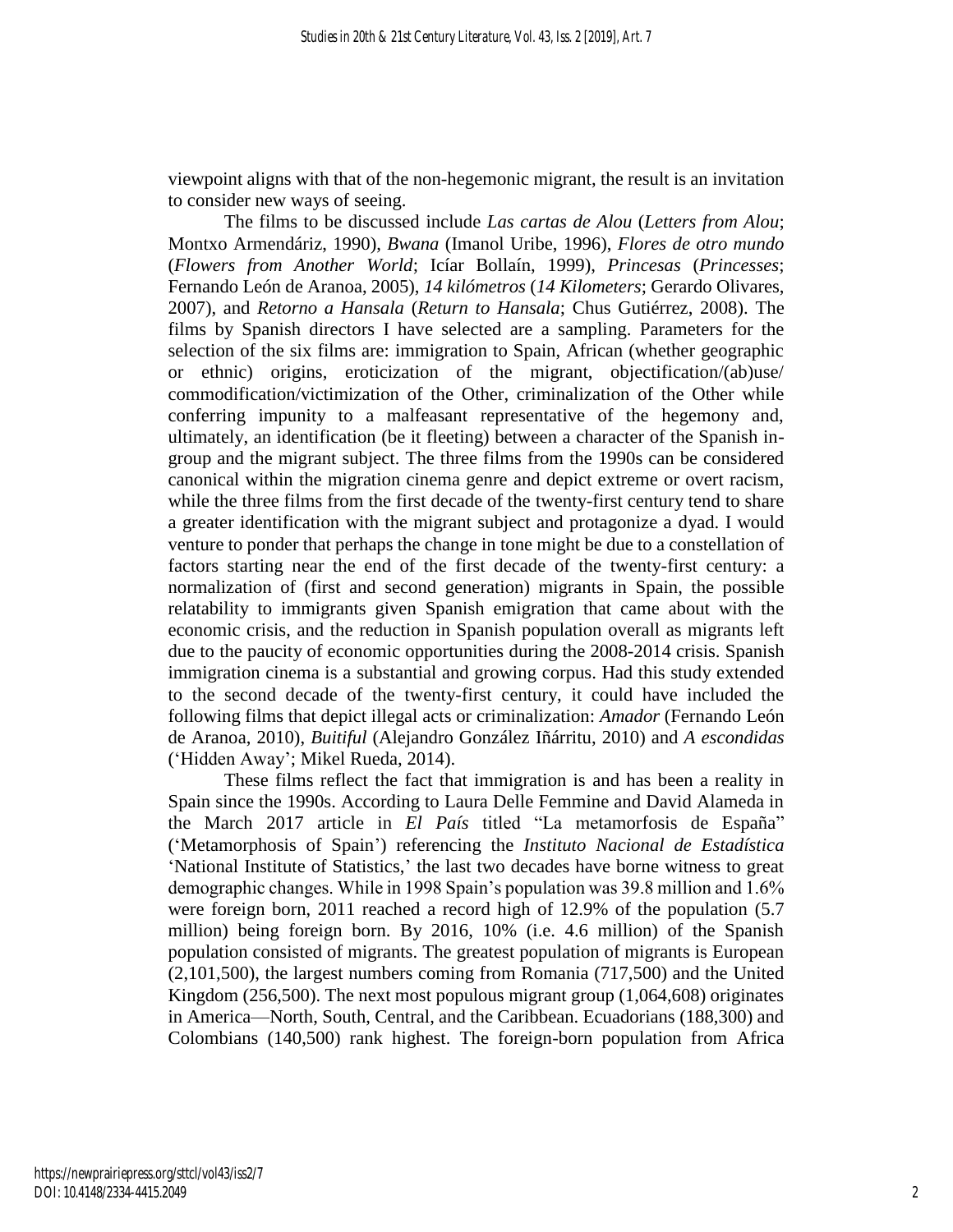(1,048,128) boasts the highest population from Morocco (755,500), followed by the remainder of the continent (113,781) (Della Femmine and Navarro). Upon close scrutiny, the numbers of Americans and Africans are almost tied, and the sum of these two populations is close to that of the Europeans in Spain. While the diverse European groups (such as the Romanians and the British) are quite dissimilar and, in fact, are not viewed in the same fashion (either in Spain or the U.K.), they are not protagonized proportionately in Spanish migration cinema. Instead, Spanish immigration cinema disproportionately features the racialized (African and Latin American) Other over any group of European migrants. This disproportionate representation attests to the invisibility of whiteness from a Eurocentric perspective that, while blind to its own reality, racializes and stereotypes the Other (Santaolalla, "Ethnic" 56), inferiorizing/feminizing non-Western cultures (Said) in order to construct a cultural identity in the projection of otherness (Bhabha, "World" 146).

I ground my study in the analysis of the transformed and evolutionary spectatorial gaze through which the filmmakers denounce the impunity of violence to the migrants' bodies and the abuse to their psychological states. All six films portray behaviors outside of the law on the part of the migrants, ranging from entry into Spain without documentation (all six), street vending without a permit (*Las cartas de Alou*), agricultural work without papers (*Las cartas de Alou*), physical altercation (*Las cartas de Alou*), bigamy (*Flores de otro mundo*), prostitution (being trafficked unwillingly [*14 kilómetros*], prostitution "by choice" [*Princesas*], and coupling/marriage in exchange for better conditions [*Flores de otro mundo*]), as well as the misperception of murder (*Bwana*).

Yet the truly illegal, criminal, inhumane, and morally bankrupt actions notably treated with impunity—are those perpetrated by the representatives of the dominant discourse or hegemonic values or those who have the upper hand in the power structure—which are inherently racist and xenophobic and, in three of the films, misogynistic. The malfeasance (unlawful acts intended to cause harm) includes molestation, blackmail, rape, battery, assault, aggravated battery, human trafficking, and sexual trafficking. These unsanctioned and morally reprehensible behaviors are predatory. The misfeasance (legal act with unintended harm) is most evident in legalized extortion in charging exorbitant sums to the impoverished families of the dead that wash up on the shores of Andalusia.

While the films studied do, in fact, initially align the spectatorial gaze with that of the characters in hegemonic subject position that objectify and criminalize the racialized other, such identification certainly leads, ultimately, to censure of this implicit bias. While the films portray otherness and evolve to identification with the migrant subject through the gaze initially aligned with the hegemonic character (or co-protagonist), several of them portray sameness with regard to predatory and victimizing behavior. In *Retorno a Hansala*, the transgressors of human decency are the co-protagonist Spanish undertaker Martín and the human trafficker (whom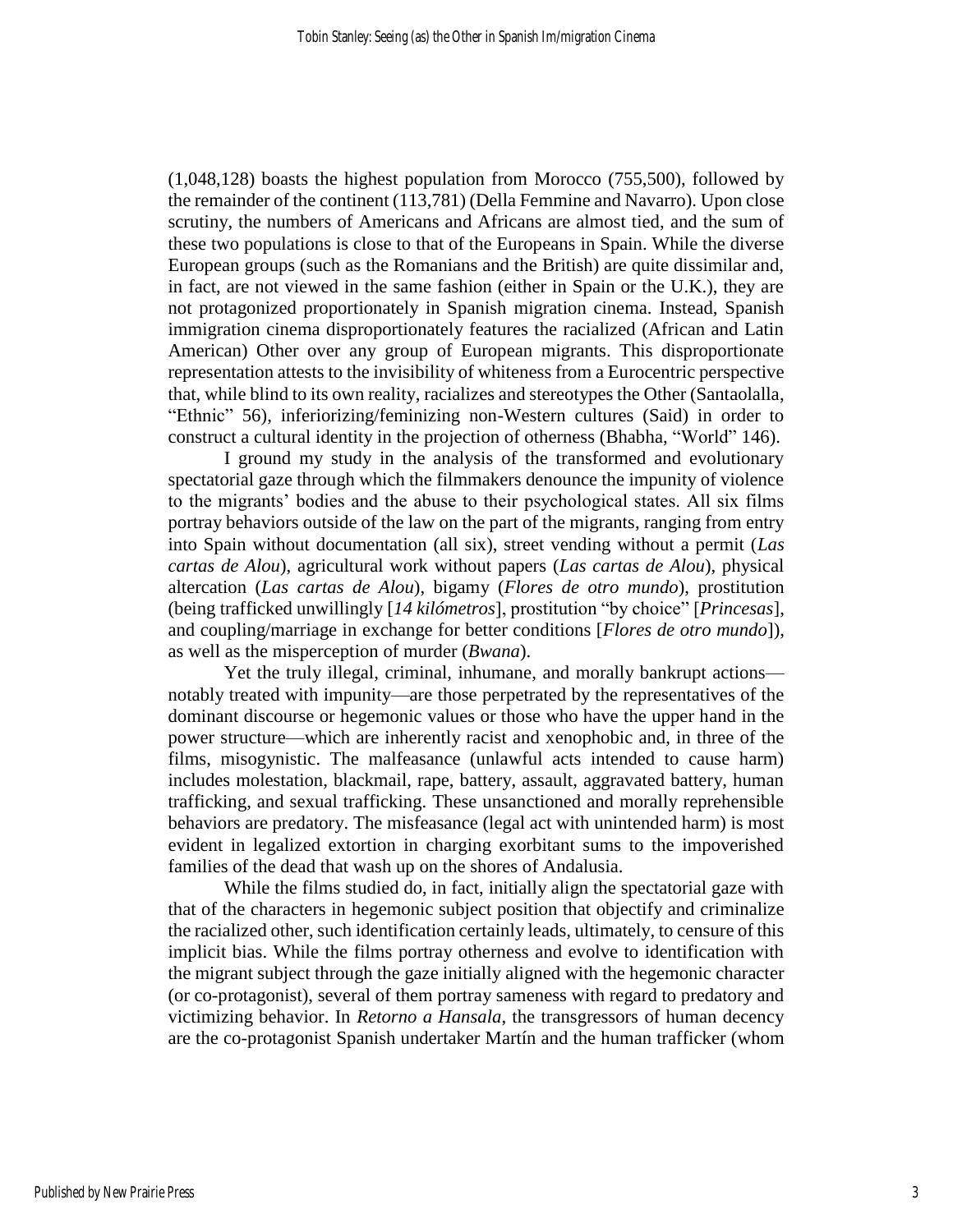we never meet); in *Bwana* it is the neo-Nazis and the complicit family; in *Princesas* it is *el de los papeles* 'the papers guy'; in *14 kilómetros* it is the gamut of traffickers (including protagonist Violeta's own family and many representatives of the law). If taken as a corpus, what should emerge is that while the migrant subjects have committed the illegal acts of crossing borders and working without filing the proper paperwork, the much more severe illegal (and more importantly, inhuman) acts are committed by hegemonic, predatory transgressors. Implicit in the predation is the reification of human beings, reducing them to their transactional value for the benefit of the predator. The capitalist principles rooted in globalization commodify and, hence, dehumanize, thus permitting the human traffic, be it of corpses in *Retorno*, sex slaves in *14 kilómetros*, prostitutes in *Princesas*, sacrificial victim for eroticized sadistic entertainment in *Bwana*, one-night stand in *Las cartas*, or a modern version of a kept courtesan in *Flores*. In each of these, an investment or a transaction is made by those with pull, be it purse strings, the power to harm, or the authority to grant a desirable outcome to one who dreams of a better life.<sup>3</sup>

In "Scripting a Social Imaginary," Kathleen Vernon views the construction of an "oppositional 'imaginary' of resistance" to the Francoist nationalist imaginary. She refers to a cinema that "speaks from the margins, questioning the dominant value system even in newly democratic Spain" (320). I shall apply her concept to early immigration films that do not boast explicit anti-Francoist values, but certainly do purport anti-nationalist ideology as evident in the antagonists in two of the first Spanish migration films, *Las cartas de Alou* and *Bwana*. In *Las cartas de Alou,* the Castilian-centered rhetoric and imperatives such as "Háblame en cristiano" 'Speak to me in Christian,' meaning Spanish, directly allude to the nearly eight centuries of Reconquista to regain the Christian kingdoms from the Moorish—i.e. Muslim—Empire. 4 In *Bwana*, the layers of nationalism and tribalism culminate in the neo-Nazi terror and eminent castration of Ombasi. In *Return of the Moor: Spanish Responses to Contemporary Moroccan Immigration*, Daniela Flesler underscores that Spain has adopted the "European [British and French] discourse of 'new racism'" that "replaces the belief in biological inferiority" with cultural incompatibility and conceptualizes and purports a national-cultural homogeneity and unity (5). Étienne Balibar underscores that new racism deems the abolishing of frontiers or disappearance of borders harmful given the irreconcilability of cultures (21). Flesler looks at how the contemporary cultural imaginary (as evident in media accounts and fiction) collapses the "Moroccan immigrants . . . with the figure of the Moorish invader" repeated and transmuted as later figures in the centuries to follow (10). In other words, Spanishness as a construct purports that to be Christian and European is antithetical to that which is African and Muslim. In the case of Spain, African immigration conjures the ghost of the Reconquista (Christians vs. Moors) and concomitant re-Christianization and Hispanization. In the works I study, all the characters representative of the Other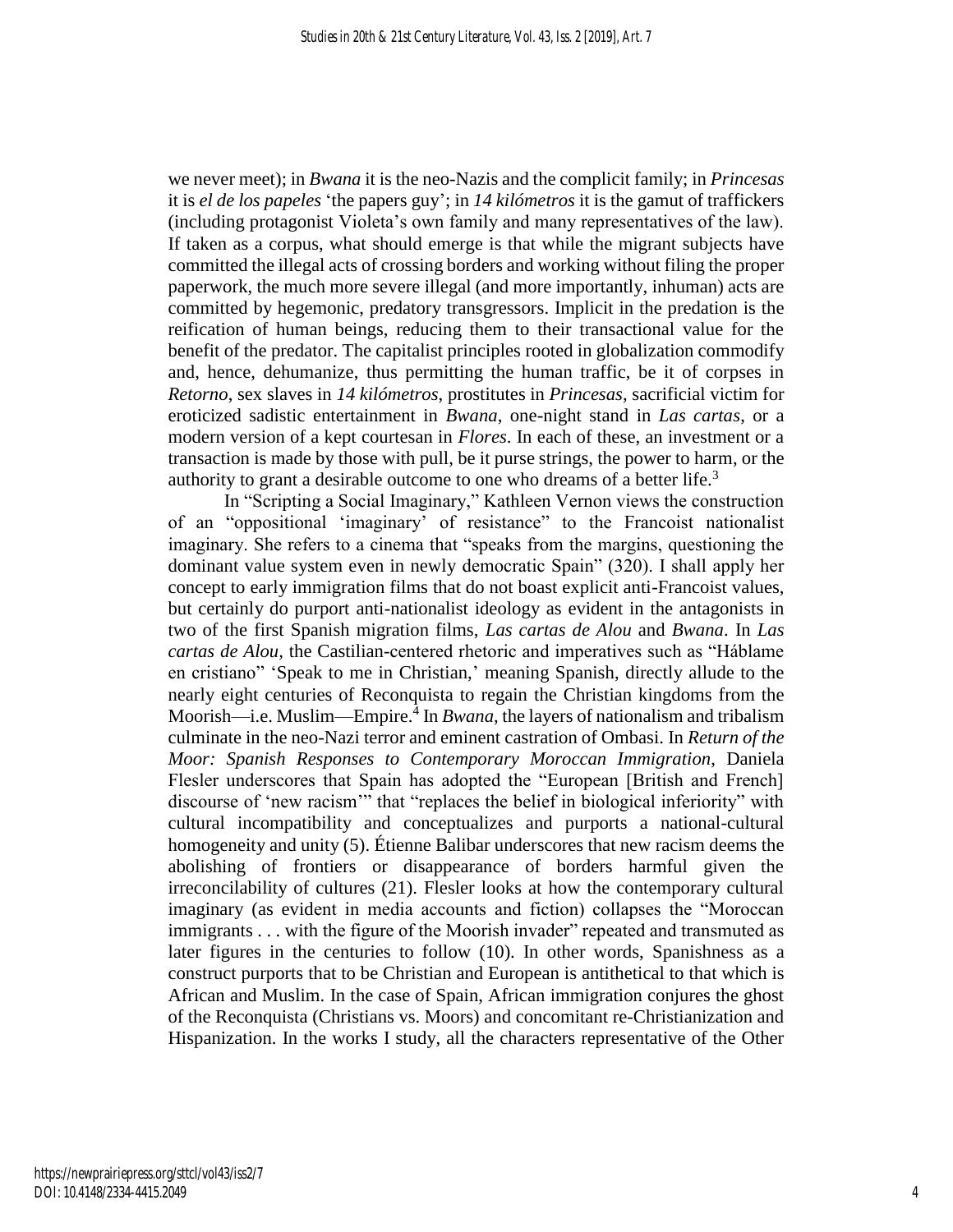are in one way or another linked to Africa and those that perpetrate against them represent the hegemonic discourse.

#### Las cartas de Alou

While Spain did not have an Official Cinema School until 1994 (Gubern et al. 452), many films from the initial two decades of democracy (late 1970s until the 1990s), came about thanks to the "Miró decree" which gave special support to new filmmakers' projects or those that were experimental (Gubern et al. 450). The novelty of Basque director Montxo Armendáriz's 1990 *Las cartas de Alou* is that it provides a personalized perspective on social issues (Gubern et al. 450) and is considered the first Spanish immigration film.<sup>5</sup> The director states, "Yo participo de un cine que piensa que debe reflejar la realidad en que vivimos para mejorarla" (Foro Ibercaja) 'I participate in cinema that thinks it should reflect the reality in which we live in order to improve it.' It is this subjective perspective—not quite a gaze—in *Las cartas de Alou* that sets in motion the agential subjectivity that is further developed in subsequent films of "Immigration Cinema," a genre identified by Isolina Ballesteros:

Immigration cinema, whose label refers mainly to its subject matter and the filmmakers' (as well as its audiences') ideological orientation, documents or fictionalizes the social phenomenon of immigration and the unfortunate but unavoidable ramifications of racism and xenophobia, and gives voice to the social group of immigrants and their allies on the margins, the "undesirables" of society that constitute the broader category of Otherness. (*Immigration* 12)

Ballesteros adds that "These films are intercultural, multi-accented and interethnic products that acknowledge the place of history, language and culture in their construction of multiple subjectivities and identities" (*Immigration* 26).<sup>6</sup> The primary way in which *Las cartas de Alou* presents subjectivity in order to foster understanding is through Alou's voiceover in Wolof throughout the film. These voiceovers are the letters he writes to those back home and to his friend Mulai.

We witness the Senegalese protagonist's crossing of the Strait and arrival to Andalusia in a *patera* 'dingy' and the ensuing odyssey that takes him from a smattering of varied jobs: agricultural work in the South, selling merchandise in Madrid, fruit harvesting in Segria, work in a fellow migrant's sweat shop in Barcelona, and also dumpster diving. While his travails end upon his apprehension by immigration authorities and return by plane to Africa, I wish to focus on his attempts at integration, in other words, his efforts to establish relationships and social interaction within the varied cartography of Spanish society. Alou makes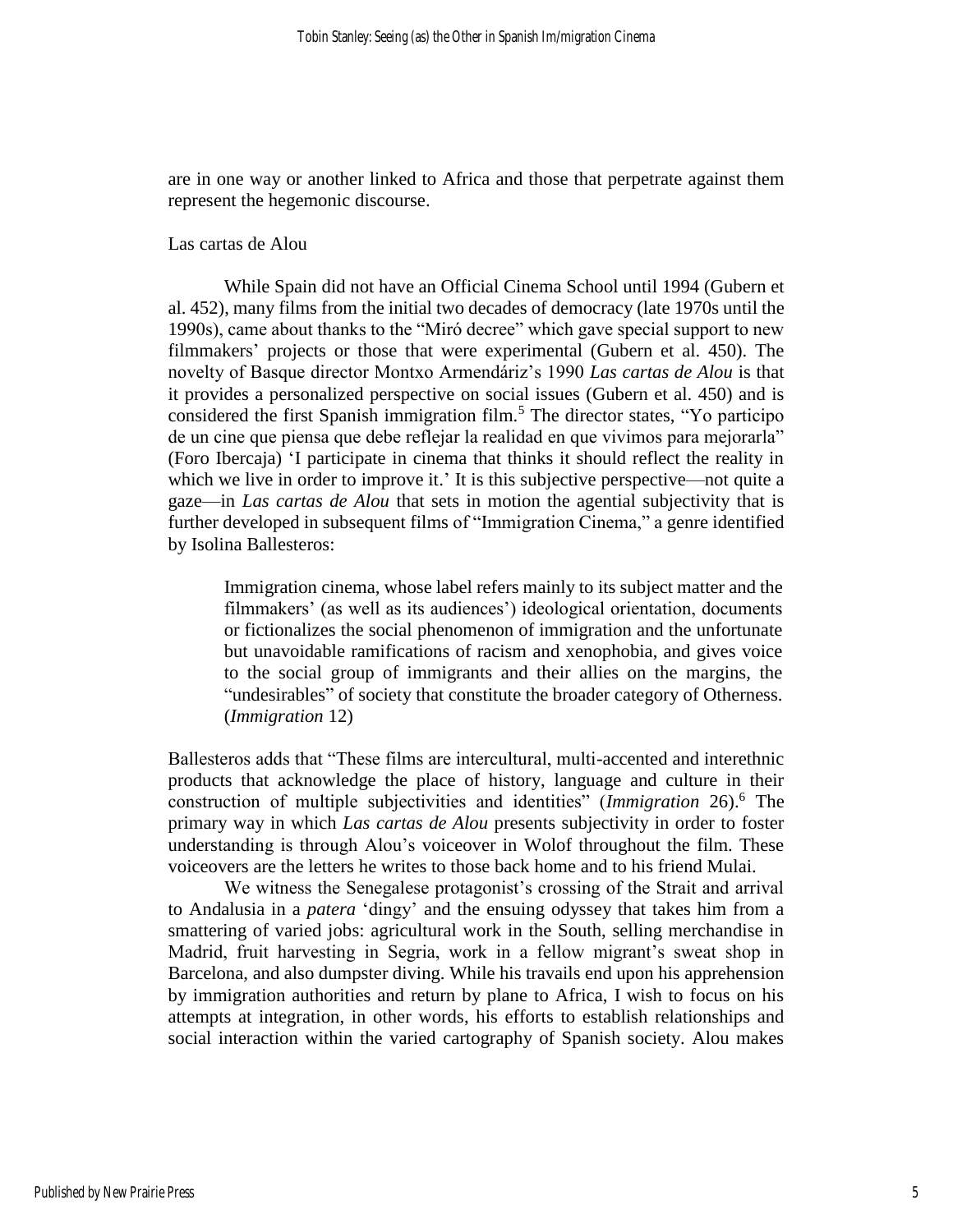many foreign-born and native-born friends, engages in sexual interactions, and, in fact, has an interracial relationship with his ultimate love interest, Carmen, whose name makes her a synecdoche for the European nation itself.

Alou meets Carmen in her father's bar, and they begin a romance against her father's wishes. Curiously, we never learn the father's name, and even in the credits he is listed simply as Carmen's father. Hence, he stands as a paternal, patriarchal, and, we come to see, paternalistic figure and gatekeeper of all that is purportedly Spanish (and white). The father plays checkers with Alou with black and white pieces, which allegorize race relations.<sup>7</sup> Alou becomes so adept that he consistently wins. Carmen's father, in spite of knowing the protagonist's name, refers to him only as Baltasar, referring to the one of the three magi alleged to be Black and portrayed as Black in the Spanish imaginary (Deveny 29). The reduction of Alou to his race and concomitant inferiorization, with all that it entails, and the father's supposed superior knowledge of the game proves ironic given the fact that checkers has its origins in 3000 BCE southern Mesopotamia, current day Iraq, and has existed since 1400 BCE in Egypt (which, of course, is on the African continent) ("Checker History"). Not only does the father (as a sort of paternal chastity belt) stand in the way of Alou's relationship with his daughter, but by extension also impedes his integration, as the bar is a microcosm of society. This is not the only incident in which Alou is paradoxically acknowledged and denied as a sex object. In a previous scene, Alou and his friend Kassim meet two women at a disco who refer to him as *moreno* 'dark man' and make very clear sexual advances (which later lead to a one-night stand). The women joke about Alou being an excellent candidate to earn a living "consoling widows," thus reducing him to the racial stereotype of African male sexual superiority. Consoling widows is more than an expression connoting satisfying an experienced woman sexually; it also alludes to the term "consolador" or "consolador para mujer," a 'vibrator' or 'self-pleasuring device for women.' Yet, this sexual encounter does not lead to integration, in spite of the physical connection, for when the women take the two migrants home, they ask them to be discrete so that their neighbors will not know of the brief interracial encounter. This is a perfect example of the eroticized and exoticized, a human being from the non-mainstream culture transformed by the hegemonic gaze into an object to be used and discarded.

Thomas Deveny observes that "Irregular immigrants live marginalized lives, and encounters with representatives of 'official Spain' are problematic" (Deveny 30). While Alou has participated in activities outside of the law—as a street vendor, a day laborer, a sweatshop employee—he is not arrested while working illegally. Rather, as Molina Gavilán and Di Salvo note, his apprehension takes place when he waves farewell to his lover at the train station "at the very point that his relationship with Carmen threatens to become visibly real, which has clear, racist implications." Such "policing" access (especially if we deem Carmen to be a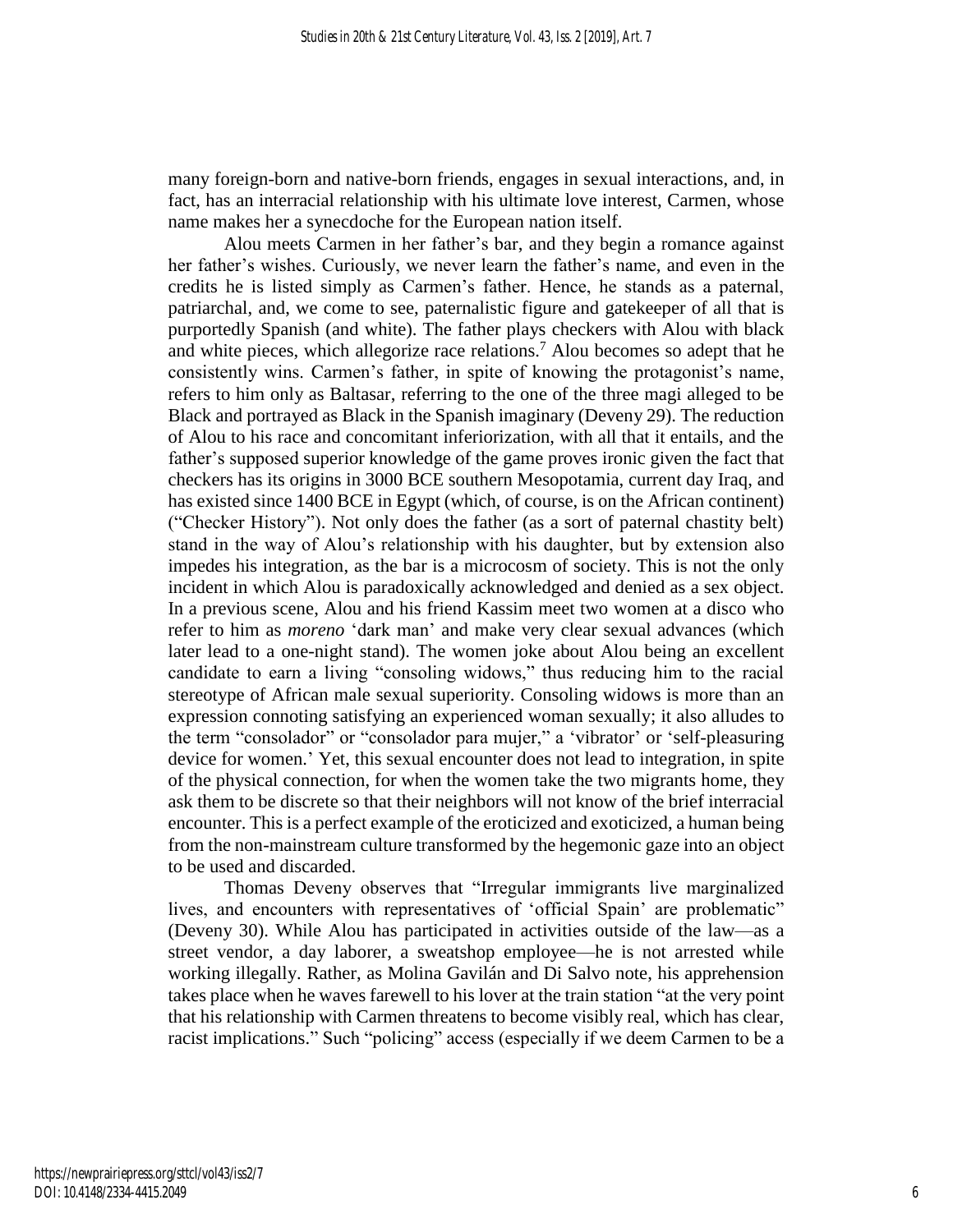synecdoche for the Iberian nation and a gateway to the rest of Europe) becomes a "cultural and racial barricade" in line with the "Fortress Europe" paradigm (Molina Gavilán and Di Salvo). In one of his voiceover letters to his parents and his friend Mulai in which he reflects on the personal impact of the migratory experience, Alou ponders why a collective "they" do not accept him or others like him, generalizing that he and his ilk are thieves and drug dealers; Molina Gavilán and Di Salvo remark that the answer lies in the "sexual threat that he poses." As a sexualized object of the hegemonic gaze perceived to destabilize the hierarchized Eurocentric structure of the imagined national family, the migrant Other is simultaneously sexualized and criminalized.

The protagonist's first-person voiceover creates a sense of subjectivity that is in stark contrast to the objectification he endures on-screen. The letters in the voiceover are examples of "film-letters"<sup>8</sup> through which the agential subject protagonist shatters the otherness projected on him (and the immigrant collective). The spectator, hence, must look critically at the biases and re-vision the view of the Other. The viewer listens as the addressee but also empathizes with Alou as he authors the oral missives. By reading and sharing in his experience, the audience, in contrast to the othering hegemonic gaze, sees—that is, understands—Alou's plight.

#### Bwana

Rob Stone describes Imanol Uribe's 1996 *Bwana* as an "anti-racist parable" (152). In this film, based on the theatrical piece *La mirada del hombre oscuro* (*The Dark Man's Gaze* by Ignacio de la Moral), a family is on vacation, arrives at a beach in Almería, has car troubles, and must stay the night on the beach (Gómez Vilches 176). Here they meet a migrant, Ombasi, who crossed the Strait in a *patera* with a companion who died. The entirety of the film entails the family getting to know the Other as we become aware of their explicit biases and dehumanizing stereotypes. Just as it becomes apparent that the family no longer fears Ombasi, for they now see him as human (kind, prayerful, selfless), the arrival of neo-Nazis puts all in peril, forcing the family to choose between saving all of them (including Ombasi, who had protected them from the violent youths) or saving only themselves and leaving him to a violent death. The film reflects the fact that there were forty neo-Nazi groups in 2001 as well as anti-immigration violence, xenophobia, nationalism, populism, and tribalism in Spain at the turn of the century (Molina Galván and Di Salvo).

Initially, Dori, the mother, states that Ombasi will become a drug dealer like all other immigrants, echoing the stereotypes articulated in *Las cartas de Alou* by many Spaniards and in Alou's voiceover letters, as well as the racist criminalistic media rhetoric studied by Van Dijk. The family also believes Ombasi killed his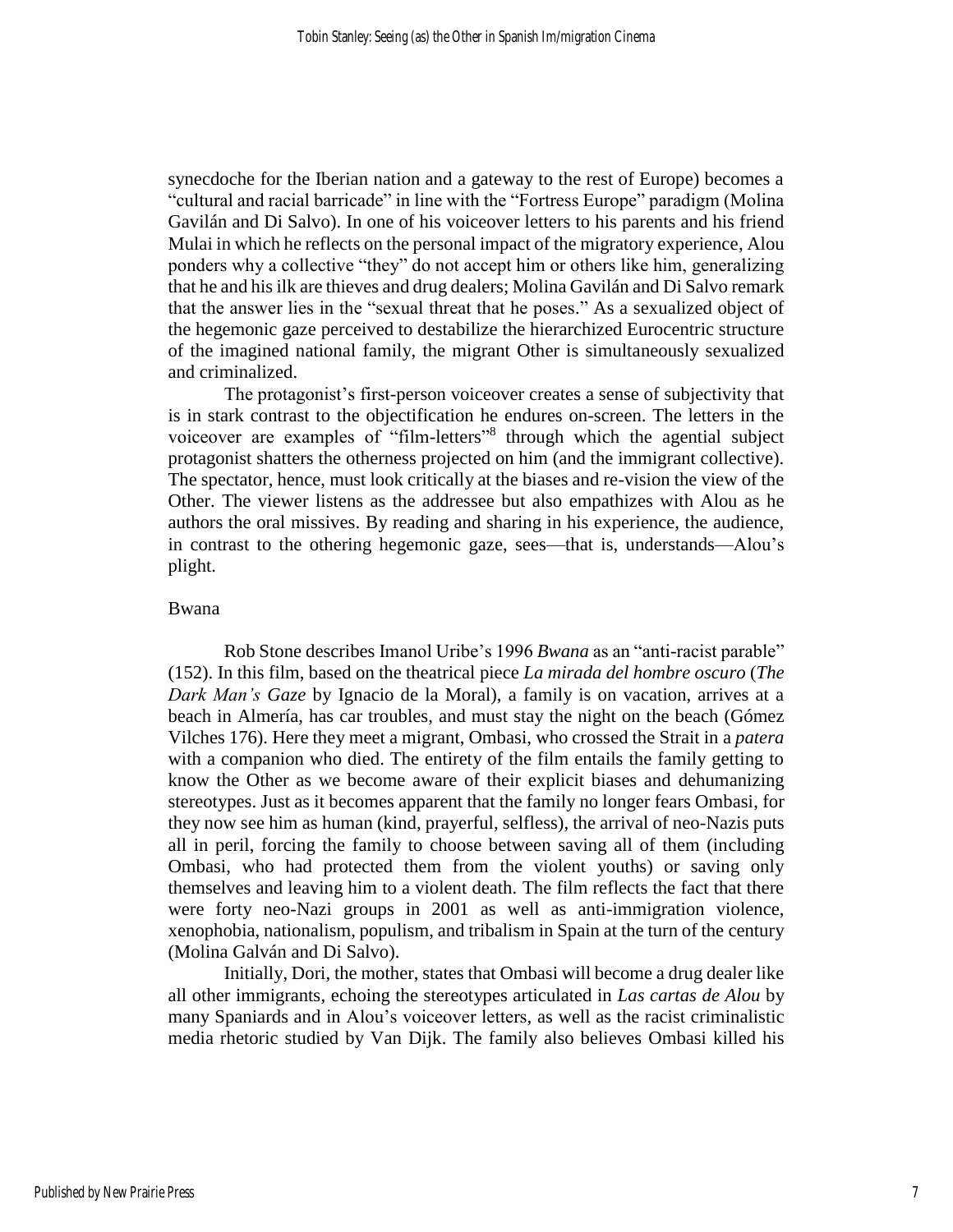drowned companion, and when he carries their unconscious daughter Jessy, they assume he has hurt her. Each member of the family has projected a fear onto this Other who ultimately saves their lives. This projection not only makes Ombasi out to be a menace, which he certainly is not, but he is also construed as a sexual object for Dori and a perceived threat to Antonio's self-image as a virile man. Several scenes and point-of-view shots reveal Dori's desire for Ombasi. Isabel Santaolalla remarks on the psychoanalytic erotic symbolism of the scene in which Ombasi shucks clams with a knife, eats them, and offers them to Dori and her husband. For Santaolalla, shucking connotes phallic penetration, and the oral contact with the clams, reminiscent of female genitalia, evokes cunnilingus ("Close Encounters," 118). Notably, Antonio meets the offer of eating raw clams with disgust. The first scene when the viewer overtly learns of Dori's lust for Ombasi is just after her husband makes advances at her and she refuses. She falls into slumber and dreams of Ombasi, who is at once himself and is also transformed into a stealthy, prowling, growling tiger-like predator who seductively advances on her. This wish fulfillment dream proves most revealing in that her biases of her sub-Saharan object of desire equate him with animal virility and potency, thus incarnating the stereotype of African male sexual superiority. Furthermore, Ombasi orally pleasures Dori in the dream and, as Diana Palardy notes, "The lack of reciprocity in this sexual fantasy reinforces the restriction of the colonized subject to the role of providing pleasure" (830).

The subsequent morning, Dori sees he is awake, follows him, and voyeuristically delights in his nudity as he bathes. Through point-of-view shots, the spectator participates in her eroticizing gaze. Dori, then, joins the object of her desire in the water. Antonio, in another act of voyeurism, watches his wife undress and to his dismay realizes she is about to join the perfectly physiqued Ombasi in the sea. Interestingly, Ombasi's cleansing was part of a ritual before he prayed or meditated. The scene in which he is standing nude at the summit of an elevation, arms outstretched, reminiscent of a crucifixion, facing away from the viewer as the sun rises before him, proves most revealing in various respects. This is a sacred act, a ritual of reverence honoring the beginning of the day. Yet Dori's sexual objectification profanely desecrates the purity of the act. Antonio's jealousy based on his own insecurities further defiles the sacred scene.

Ultimately, when the neo-Nazis arrive and torment the family and Ombasi, they flash a menacing knife and threaten to castrate Ombasi, which they implicitly do off screen in the conclusion. Ombasi's actions should speak for themselves. To wit, he honored the death of his companion, assisted Jessy and returned her to her family, offered a morning prayer, and finally, protected and saved the family from the skinheads; and yet, in spite of the evidence of his moral rectitude and human decency, he is repeatedly dehumanized and criminalized and becomes a screen onto which the Europeans project their fears and desires. As such, they "recognize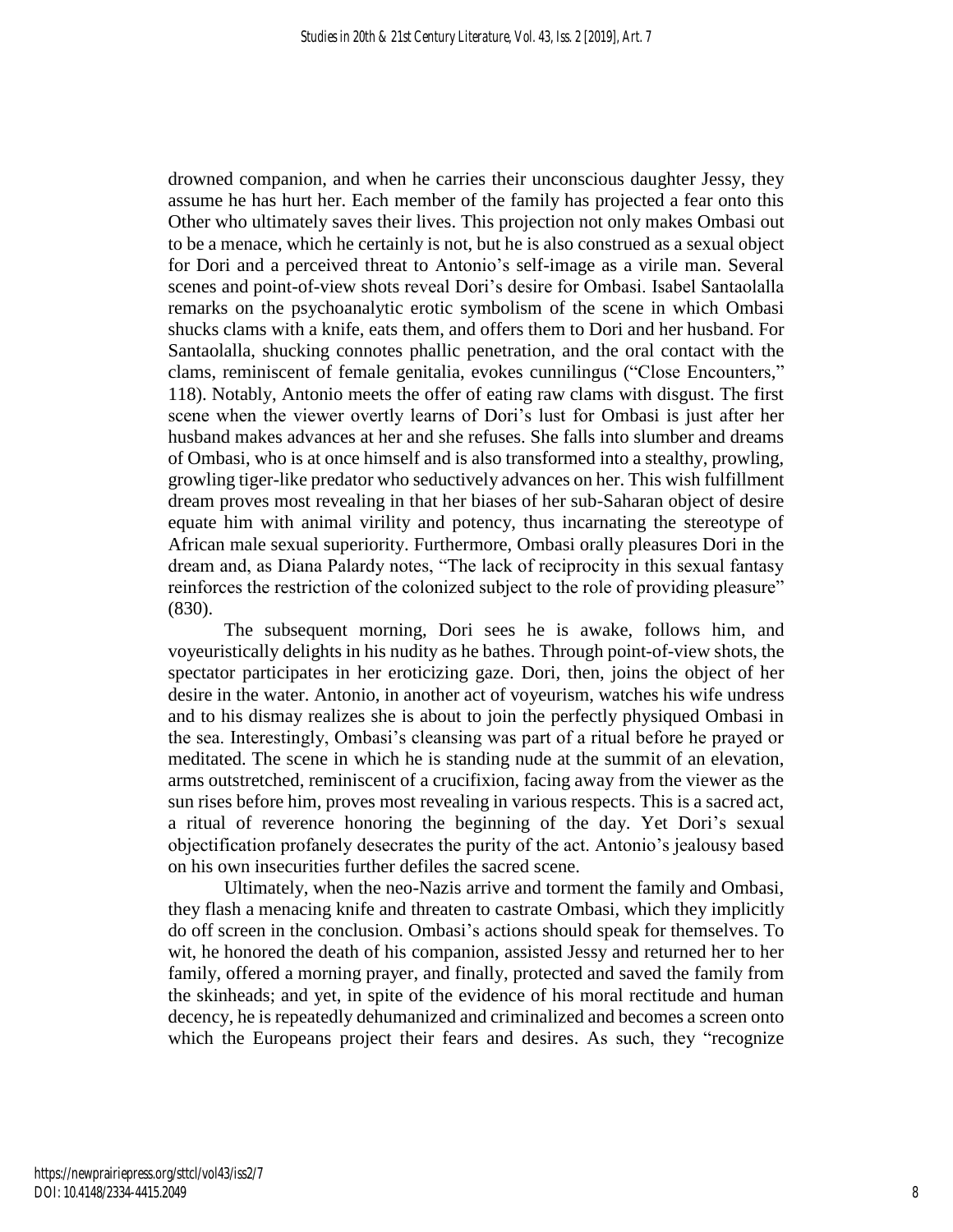themselves through their projections of 'otherness'" (Bhabha 146, qtd in Deveny vii). In other words, by dreaming that she is seduced, Dori views herself as desirable; by fearing Ombasi's sexuality, Antonio wishes not to question his own virility; by castrating Ombasi, the skinheads draconianly punish Ombasi for his "crime" of interracial eroticism and confirm their role as gatekeepers of racial purity; by choosing to believe that Ombasi is a murderer and a future drug dealer, Dori and the family feel safer, for if the outsider represents all that is evil, the insiders do not.

In the climax of the film, Dori and Antonio explicitly choose not to aid Ombasi as the neo-Nazis arrive. The final shots of the film vary between extreme close up and long shots. The close ups show Ombasi on the ground after Antonio has indicated he will not help him, while the long shots include the view of the three neo-Nazis arriving in the distance and the family driving off. This alternation between close point-of-view shots of Ombasi gazing longingly as the family car drives off, to medium and then long shots of the family driving off, and back to Ombasi's face tightly framed prove most revealing. Just as Alou's voiceover letters reveal his subjectivity and foster empathy in the viewer, so does Ombasi's point of view. Through an eyeline match with Ombasi as he lies abandoned on the ground awaiting the certain sexualized torture of castration, we, the viewers, see the dreams of a better life escape metaphorized by the departing family taxi. The sense of unfulfillment is reinforced as the poignant melody closes the sequence. Just as the tight shot fades to black, the music changes to rapid percussion, leaving to the viewers' imagination exactly what will happen to Ombasi in custody of the skinheads. Implicitly, it is understood that their crime will be met with impunity.

Curiously, then, the two deaths (one by drowning in an attempt to reach Spain, the other eminent at the hands of thugs) prove quite dissimilar. The corpse of Ombasi's companion was honored in funerary ritual. And yet, the family, through the lens of their racism, projected agency and malice onto this accidental death, assuming that Ombasi murdered his friend. Not only do they criminalize Ombasi, but they are also an accessory for not aiding the soon-to-be victim, for which the ruffians will be directly responsible yet remain unpunished. In fulfillment of the family's wish for law and order, the skinheads arrive on the scene in a simulacrum of law enforcement (motorcycles, clubs, helmets), charge Ombasi with the crime of being "a fucking nigger swimming naked with a white girl," and sentence him to castration (Molina Gavilán and Di Salvo.). While the couple can be considered accomplices in the certain torture and murder that awaits Ombasi (Molina Gavilán and Di Salvo), spectators who identify, or had identified, with the Spanish family also share in the responsibility (Santaolalla, "Close Encounters" 122) as the skinheads fulfill the racist xenophobic wish of punishing the racialized, eroticized, and criminalized Other.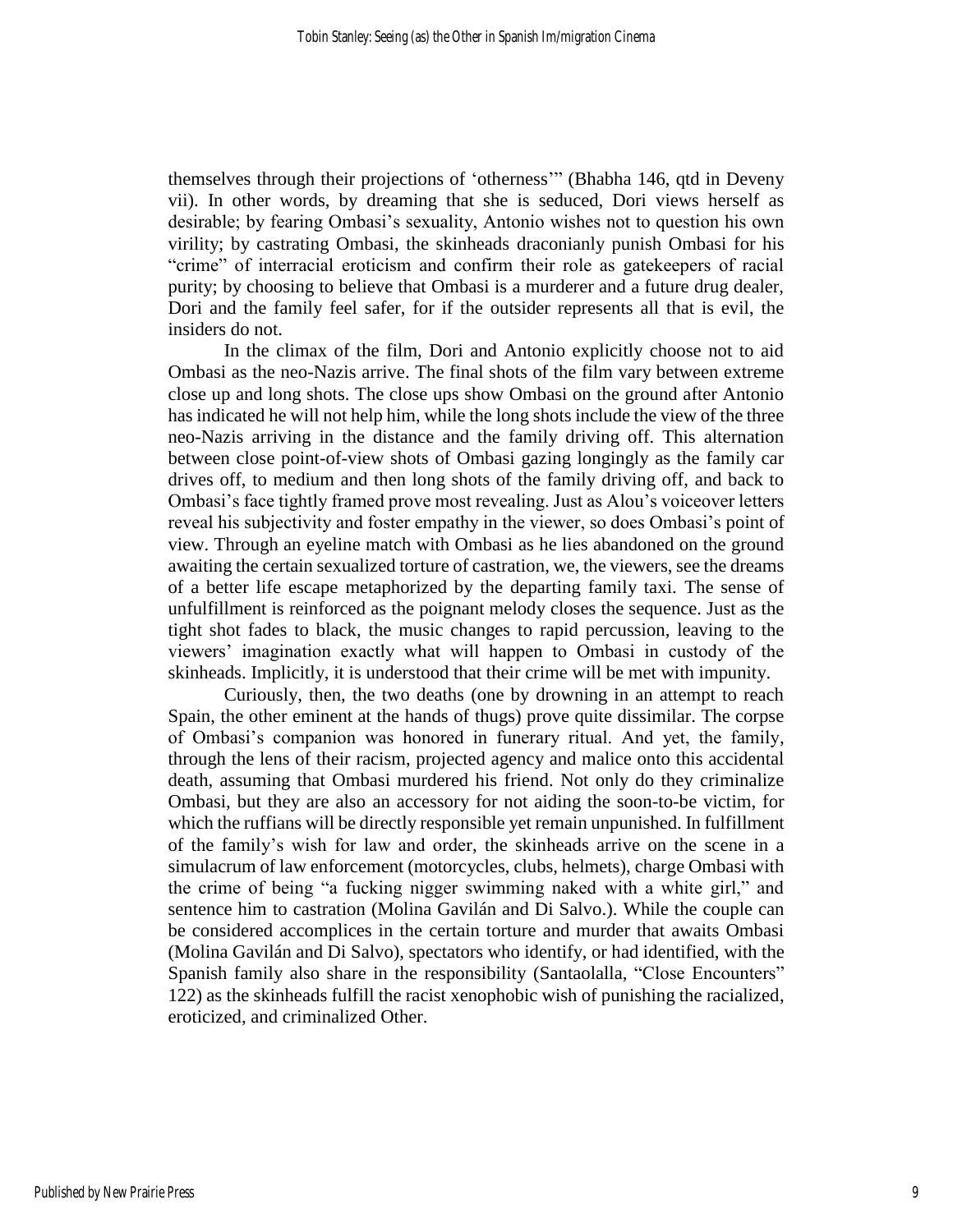#### 14 kilómetros

Gerardo Olivares's *14 kilómetros* is the odyssey of three individuals who yearn for a better life and meet on the way to Spain. This film aims to create awareness in the Western viewer of the monumental hardships experienced by many who dream of crossing the Strait of Gibraltar (González del Pozo 48). The three co-protagonists sally from the most underprivileged part of the world, launching their 3,500-kilometer journey north from the migration hub in Agadez, Niger, to traverse the African continent from sub-Saharan Africa to Europe (Ballesteros 191-92).

In *The Politics of Migration*, Barbara Marshall stipulates that migration stems from what she terms "push factors" and "pull factors."<sup>9</sup> The brothers from Niger, Buba and Mukela, migrate due to pull factors: Buba's soccer talent leads him to believe he could make a living as an athlete. Teenage Violeta is fleeing Mali due to push factors: she escapes to avoid being traded into marriage with her elderly rapist in exchange for ten cattle and one hundred kilograms of salt.<sup>10</sup> It is her experiences that I wish to focus on, for not only is she sexual merchandise in the arranged marriage, she is also captured en route and forced to work with countless other young girls and women in bordellos. The travelers' odyssey is almost entirely through the desert, such that the vast landscape becomes a constant companion, reminding the viewer of the travelers' difficulties, courage, perseverance, and humble insignificance. After all, this journey is not just theirs, but also that of all who embark on the epic voyage of migration. Eighty-nine minutes of this ninetyfive-minute film take place in the desert en route to the most northern tip of Africa (Deveny 73). The journey reveals corruption by traffickers, the dishonesty of authorities, human trafficking, sex trafficking, and violence, but also kindness, hospitality, generosity, and beauty as seen with the nomads, whose wandering lifestyle and timeless survival reinforce that human mobility and migration have existed since time immemorial. The nomads' kindness is also in stark contrast to the corrupt authorities. While the former had no obligation to lend assistance and did, the latter were charged with duties that they neglected for their own benefit. This film raises awareness of human trafficking, sexual slavery, and human trade. As a billboard in the desert cautions: "Inmigración clandestina a Europa a través del Sahara y el Mediterráneo: Robo, Agresión, SIDA, Hambre, Sed, Muerte. LA VERDAD" 'Clandestine Immigration to Europe through the Sahara and the Mediterranean: theft, violence, AIDS, famine, thirst, death: THE TRUTH.' *14 kilómetros* narrativizes and humanizes each of those in order to evoke understanding and, ideally, empathy from the viewer.

I wish to explore briefly the precarious state of trafficked migrants in Spain and current legislative efforts to uphold the law and attempt to protect victims. The *Informe anual 2016 sobre el racismo en el Estado Español* '2016 Annual Report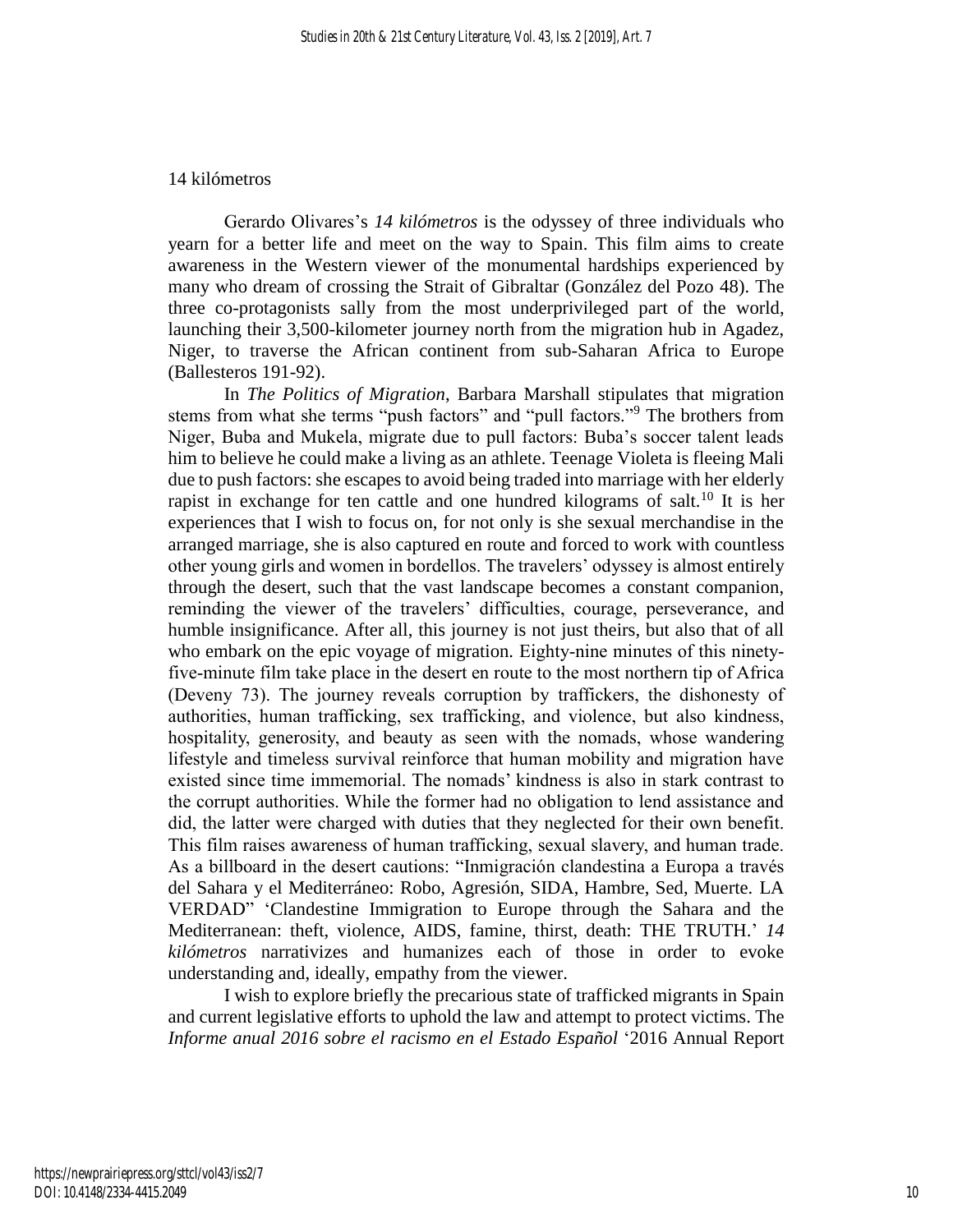on Racism in the Spanish State' traces the trajectory of reforms to the *Ley de Extranjería* 'Immigration Law.' Beginning with Organic Law 2/2009 (11 Dec.), irregular trafficking victims could receive regular status upon collaboration in the investigation and prosecution of their traffickers and procurers (202). The *Annual Report on Racism* stipulates, though, that "A pesar de estas mejoras sigue existiendo una vinculación entre el hecho delictivo y la víctima, de ahí que diversas entendidas sigan reclamando el tratamiento de estas mujeres, en primer lugar como víctimas, al margen de la actividad delictiva a la que se les ha obligado a participar" (203) 'In spite of these improvements, there continues to exist an association between the criminal act and the victim, hence diverse parties continue to demand that these women be treated first as victims, at the margin of the unlawful act they were forced to participate in' (203). The difficulty in approaching irregular trafficking victims is that there are two issues at stake: irregular status and victims of trafficking. Marta Gonzales, coordinator of *Proyecto Esperanza* 'Project Hope,' advocates for refugee status and concomitant asylum rather than regular status, which is more precarious (*Informe anual* 203). Yet the majority of sex traffic victims identified accordingly receive temporary residence permits and not asylum (*Informe anual* 203). The *Annual Report* underscores the need to create special courts and specially trained judges in order to put an end to the high level of impunity that exists for procurers and provide justice to the victims. Until 2001, the majority of trafficking victims came from Colombia and the Dominican Republic. According to the 2016 *Annual Report*, most trafficking victims in Spain come from Romania and most are sixteen to seventeen years old. Others come from Eastern Europe, particularly Ukraine. But many young victims come from Africa and Latin America. Increasingly more are coming from China. The Annual Report indicates that many are deceived to travel to Spain by what the police call (in English) "loverboys," men who pretend to be their boyfriends. According to the UN (referenced in the *Annual Report*) the "business" of the sexual exploitation of sex trafficking moves between seven and twelve billion dollars. In Spain, according to the data from the *Defensoría del Pueblo* 'Department of Protection of Citizens' Rights,' five million Euros pass hands daily, a figure greater than drug trafficking and close to that of arms traffic (*Informe anual* 2014). In 2015, the *Consejo de Ministros* 'Council of Ministers' authorized the 2<sup>nd</sup> Plan Against the Trafficking of Women and Girls for Sexual Exploitation 2015-2018, to which 104 million Euros have been allocated.

Just as legislative efforts are moving toward a victim-centered approach, so does current cinema as evident in *14 kilómetros*. Varying viewpoints reveal the diverse perspectives with regard to human traffic (and sexual slavery) in this film: close shots of teenage Violeta, eyes averted, staring wistfully; close-ups of Buba holding his face in concern; close-ups of a young unknown sex slave numbly looking directly at the camera as she leans against a slot machine, thus, through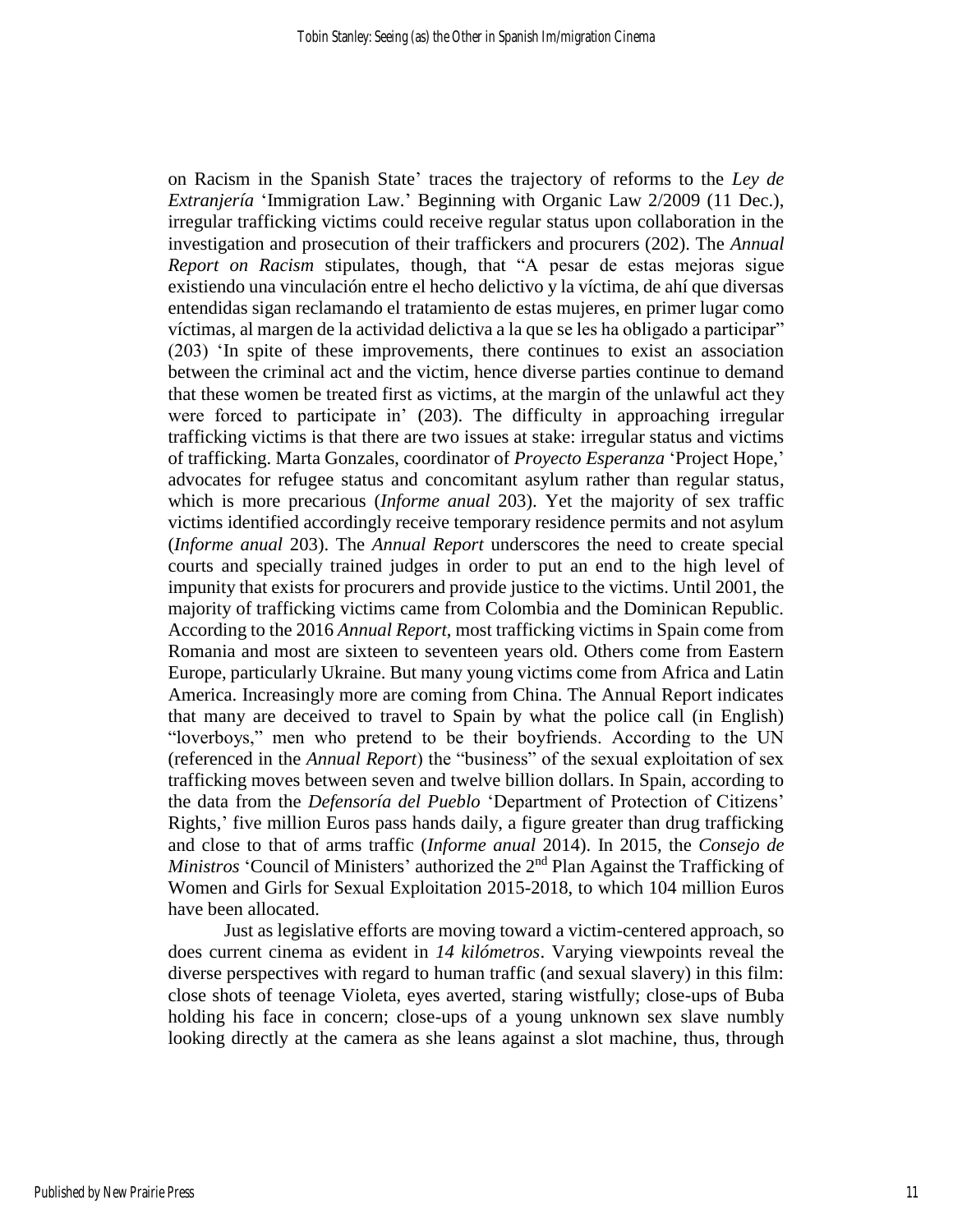juxtaposition, underscoring that her value is reduced to ephemeral entertainment or pleasure for the client whose investment provides financial benefit only to the procurer; this latter shot (from Buba's point of view) is of the nameless slave regarding Buba who has come to the bordello to rescue Violeta. This scene makes manifest the triangulated gaze of the resigned trafficking victim, hopeful Buba, and the viewer who now sees/understands the dehumanizing perils of migration. Medium shots of the protagonists longingly looking outward, through a bus window, onto the vast desert, over the railing of a ship into the distance underscore the exponential gaze of the viewer viewing the protagonists' hopeful regard of a brighter (and literally beautiful) future on the horizon. Long shots of authorities' vehicles approaching and medium shots of police raiding or of traffickers rounding up their human merchandise that they move for exorbitant sums provide the distance of objectivity revealing the precarious realities that situate migrants between two antagonistic forces: those representing the law and those directly violating human rights. These shots also highlight the oxymoronic status of victim and alleged transgressor. González del Pozo avers that viewers become accomplices in Buba and Violeta's voyage. If so, we viewers partake in the illegality and criminality of their travels (54). The neon green night vision and rapid movement shots, reminiscent of action and spy films, point to the adventure and danger leading to the climax of fulfilling the dream of arrival. Yet these frames also provide a different perspective similar to documentary footage—a genre that elicits engagement—of clandestine migrants boarding a truck or arrival in *patera* or running from the authorities once on Iberian soil, thus fulfilling the quest by setting foot in the supposed Promised Land.

Ballesteros understands the compassionate Guardia Civil who lets the travelers go to signify that "immigrants' fates depend on the occasional kindness and compassion of individual Europeans" due to "institutional and governmental disregard to for human rights" (*Immigration* 194). As viewers-accomplices we (wish to) see what González del Pozo terms "la viabilidad de la convivencia en España" (59) 'the viability of coexistence in Spain.' Yet, the film ends uncertainly. Buba and Violeta have arrived, but what awaits them is unknown. Will they remain? Will they become regularized? Will they be gainfully employed? Given that the sex industry in Spain is thriving, unlike the remainder of the economy since the 2008 crisis, and given that the vast majority—85%—of sex industry workers in Spain are foreign-born (Murray 242), will teenage Violeta return to prostitution to make ends meet? $11$ 

#### Princesas

Gabrielle Carty (referencing Alberto Elena) notes the irony that while in the second half of the 1990s the majority of female Latin American migrants were from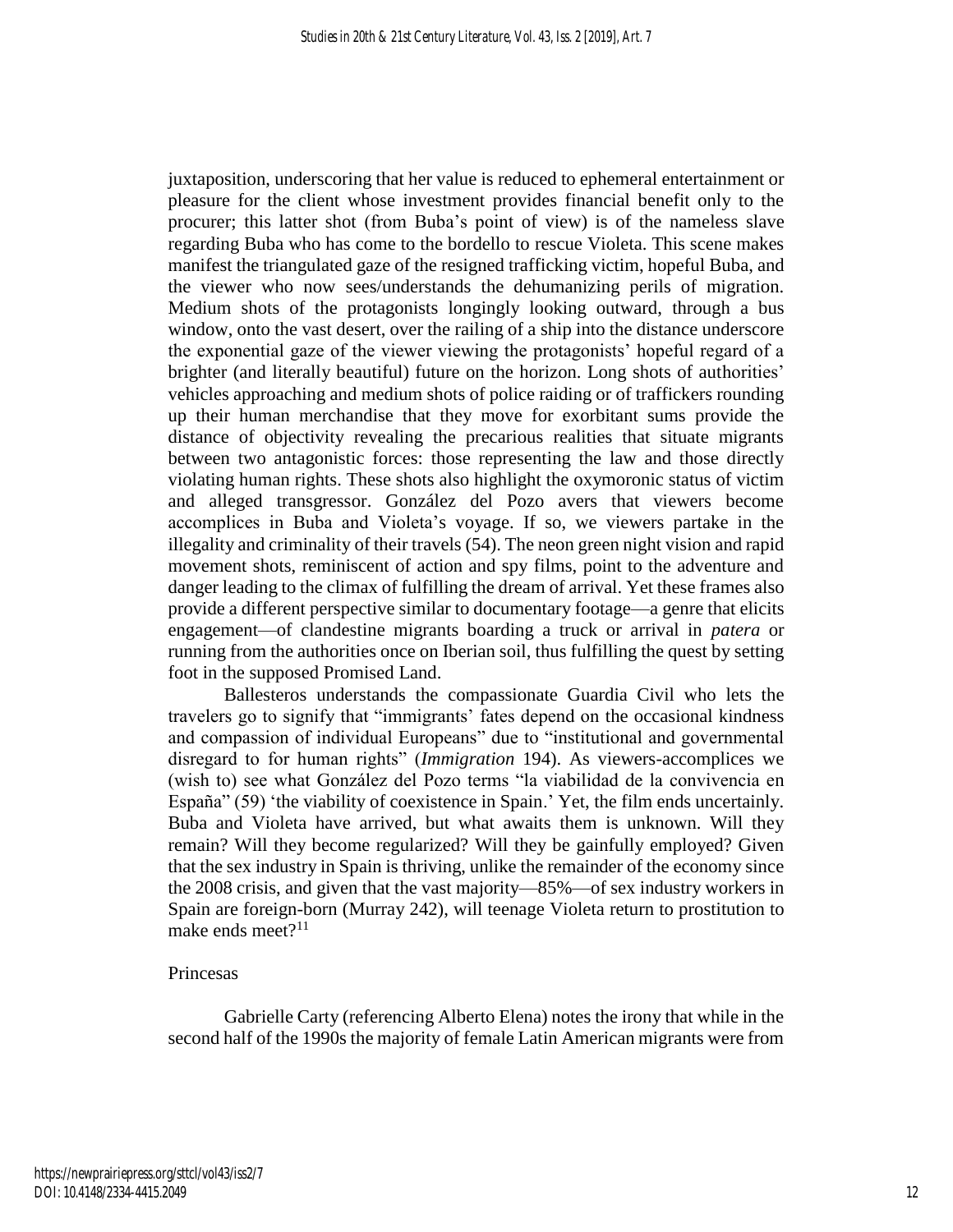Andean nations, Spanish cinema boasted a greater number of Caribbean characters. Guido Rings notes that Latin American immigration is one of the most frequently portrayed in Spanish cinema, perhaps due to the great numbers of female immigrants and the traditional feminization of other cultures, as well as the masculine, paternal, or patriarchal gaze of the audience and the directors (Rings 172). Curiously, Carty asserts, many of the Latin American female characters make a living in the sex industry (127). Perhaps this overrepresentation correlates to the fact that, according to the *2016 Annual Report*, until 2001, the majority of trafficking victims came from Columbia and the Dominican Republic. Prostitution not only eroticizes the (human) object, but also reduces the (feminized) human being to a singular value: sex object. In a perverse metonymization, the sex object (by extension or relationship) is inextricably linked to the agential subject in this gendered binary oppositional hierarchical construct. Gendering is inherent to the power relations of imperialism and colonialism. (One need only recall Edward Said's theory of the feminization of colonized cultures [*Orientalism*] or Octavio Paz's concept of conquest as entailing a literal rape of indigenous women as well as a conceptual rape of a culture and the land [*El laberinto de la soledad/The Labyrinth of Solitude*]). I posit that the Latin American prostitute and particularly the Caribbean trafficked women in Spanish cinema are a nod to the crisis of national identity at the turn of the twentieth century. I postulate that the proliferation of Caribbean sex workers in Spanish cinema reflects the desire to stroke the masculinized hegemonic ego that is nostalgic for an imperial past and in denial of the geo-political castration presupposed by the loss of previous territories. Films such as *Princesas* destabilize the conqueror-conquered paradigm by underscoring the gendered nature of conquest and simultaneously vindicating the Other while reinscribing the in-group based on identification through an understanding of shared vulnerability.

Fernando León de Aranoa's *Princesas* follows the trials and tribulations of a protagonistic dyad of young sex workers in twenty-first century Madrid. The coprotagonists Zulema and Cayetana, respectively from Santo Domingo and Madrid, face the challenges inherent to prostitution, but it is Dominican's "undocumented" status that leads to tragedy. According to film historian Román Gubern, Aranoa "mezcla lo privado con la radiografía social, a partir de la amistad entre dos jóvenes prostitutas, una española y la otra latinoamericana, para hablar de sus sueños, sus esperanzas, sus frustraciones y la dureza cotidiana de la vida que han elegido . . . o no han podido elegir" (507) 'blends the private with a social x-ray, stemming from the friendship between two young prostitutes, one Spanish and the other Latin American, to speak about their dreams, their hopes, their frustrations and the daily difficulty of the life they have chosen or have not been able to choose.' Yet the abject and egregious situation of the migrant protagonist Zule, who is the victim of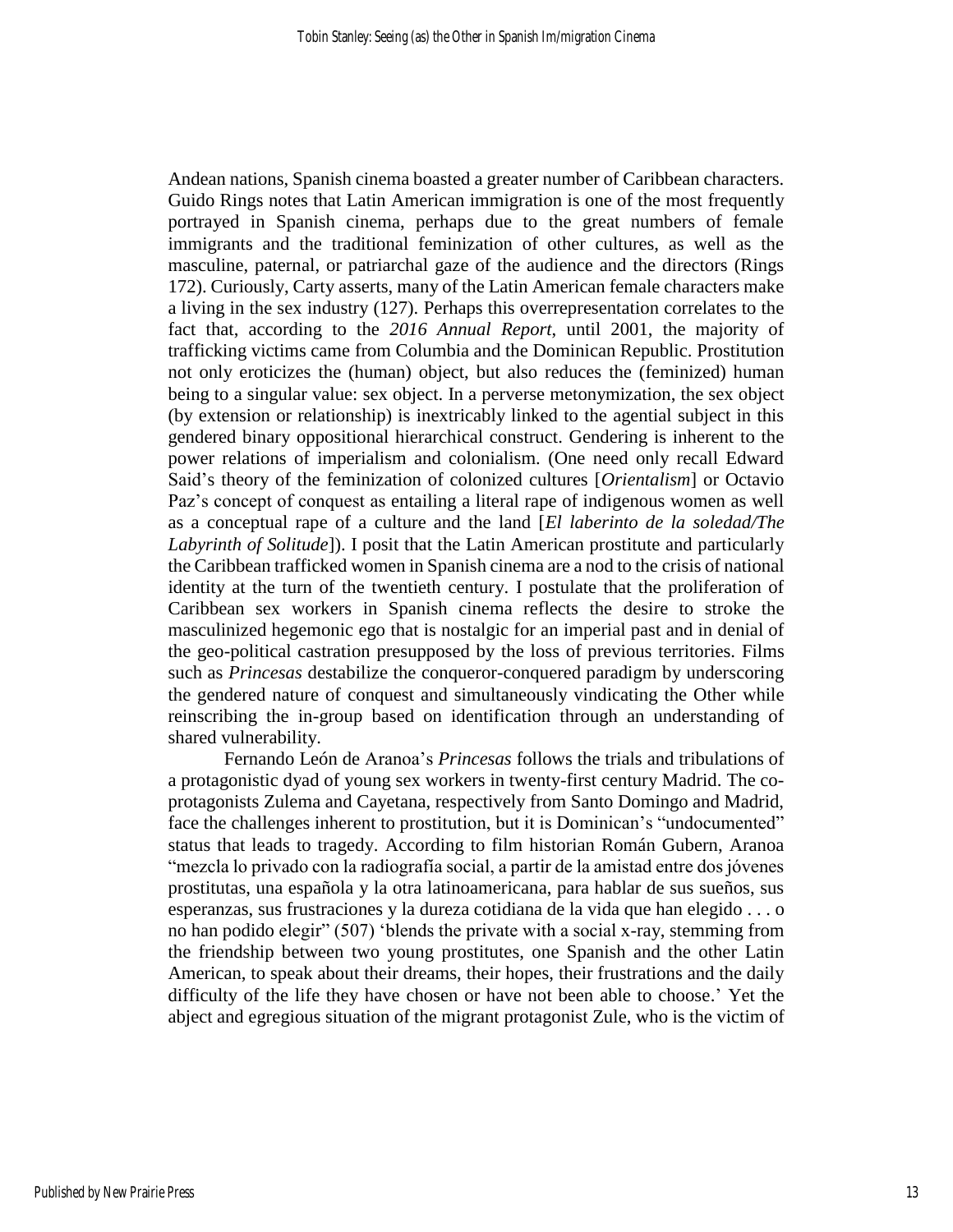blackmail, rape and battering, is a far cry from that of the native born protagonist Caye, whose challenges are not based on fear of physical harm.<sup>12</sup>

Many immigrant characters are doubly discriminated against, due to their foreignness and their femaleness (Ballesteros, "Embracing," 3; Carty 128); the former is a threat to nationals without resources, and the latter to the patriarchy (Carty 128). This perceived threat is reflected in the "othering" of the Other. Yet identification with the vulnerability of the Other leads to empathy. The moment Caye comes upon Zule's beaten body, as Murray observes,

not only signals a decisive shift in the plot but also manifests the politics of looking that undergird *Princesas*. Earlier, Caye's half-naked body, surrounded by money, was the object of the viewer's gaze. Now, Caye whose perspective the viewer shares—transforms into the subject who looks at the immigrant body, marked by explicitly sexual victimization and violence. (Murray 246)

Zule's first words, "No tengo papeles" (Murray 246) 'I don't have papers,' prove most revealing and sadly ironic, for it is this status of illegality that makes possible the criminal behavior perpetrated against her by the representative of the Spanish state.

The nameless bureaucrat known as *el de los papeles* 'the papers guy' uses Zule's unauthorized status to blackmail her, receiving her gratis sexual services in exchange for the promise of purveying her documentation to live and work in Spain. After several "exchanges" without any proof of papers, she refuses and he seeks revenge. While previously she had provided services in her apartment, he schedules a rendezvous in a hotel without her knowledge that he will be her client. Once the papers guy has brutally raped and beaten her, hotel security throws her out onto the street covered in blood, bruises, and swelling, and she limps along in the early morning light. By threatening to call the police if Zule were to return as they force her out a back door, the hotel employees, as representatives of the hegemony, have now criminalized Zule in spite of the fact that she is clearly the victim (Murray 248). There is perfect impunity for this blackmailer, batterer, and rapist bureaucrat. This unnamed, pivotal character is a synecdoche for Spanish bureaucracy—culpable and complicit in the injustices perpetrated on those who are not recognized by the law nor guaranteed its concomitant protection.

Drawing upon Homi Bhabha's theories of otherness, Santaolalla notes that the inherent ambivalence of stereotyped otherness is empowering in that the object is simultaneously desired and derided (Bhabha, "Other" 19; Santaolalla, "Ethnic" 57). Precisely through this inherent ambivalence, Zule avenges her abuser by offering him a date and, possibly, infecting him with HIV. It is vital to note that Caye, a representative of the hegemonic perspective with its concomitant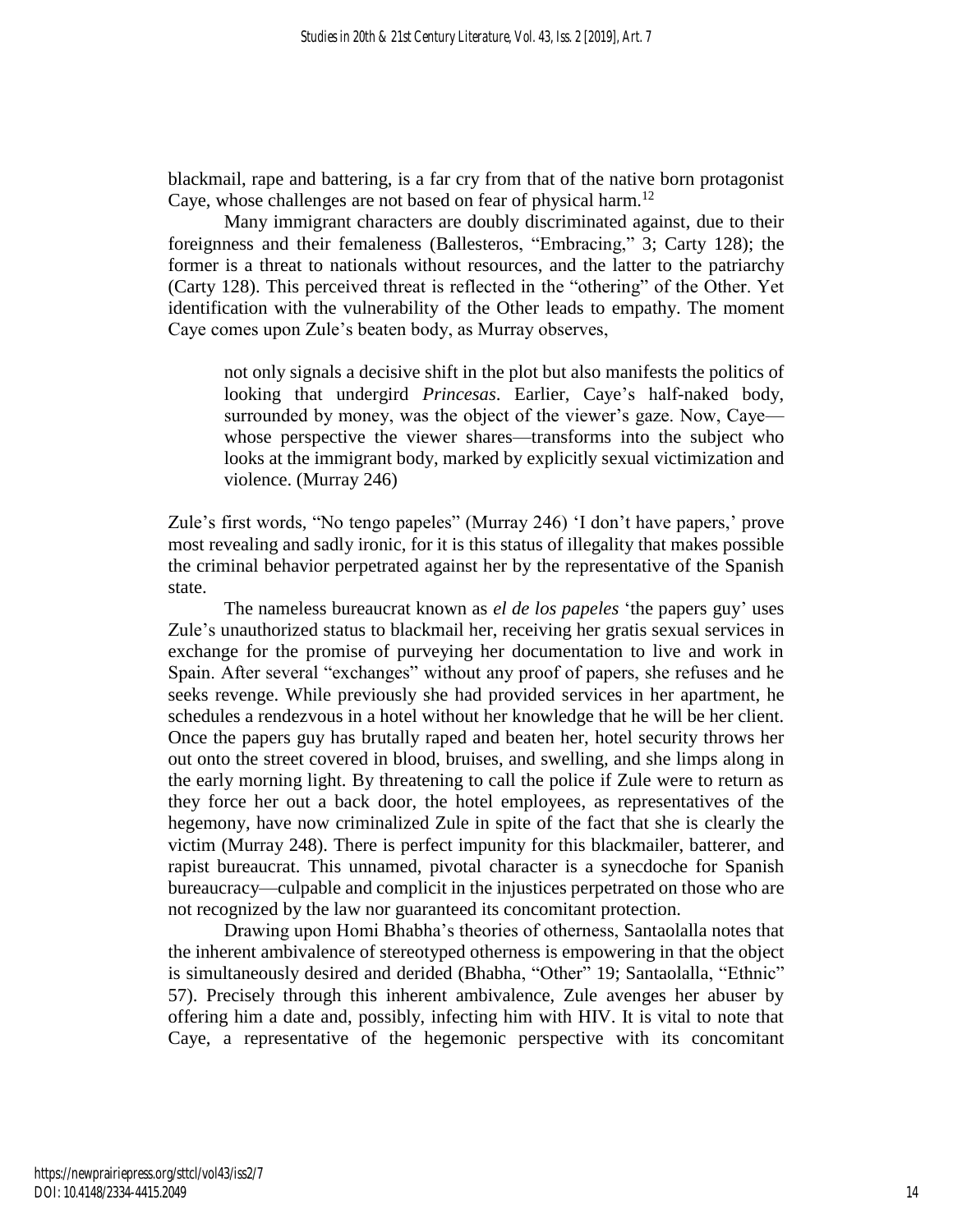Eurocentric racism, also negotiates ambivalence of desire and derision toward Zule; it is her gaze with which the viewer initially identifies. The viewer assumes Caye's point of view while her supposed rival Zule remains silent. Only when Caye comes upon Zule beaten, shaking, and in a fetal position is the binary subverted. Gender violence here becomes a destabilizing force as Caye recognizes Zule's vulnerable state, which leads to a strengthened sense of empathy and the dissolution of barriers. Exoticization, here, gives way to vulnerability within the framework of gender violence. As a result, the menacing masculine becomes the outsider.

The newly constructed "in-group" is redefined as a feminine space of solidarity. No longer is the paradigm self-Other. This is most clear in the feminine spaces of inclusion and exclusion, particularly the beauty salon (patronized primarily by Spanish sex workers) whose glass storefront looks onto the lot frequented by the foreign-born sex workers. The explicit racism and belief that the Latin Americans are taking away the native-borns' jobs lead one of the spiteful clients to report the outside sex workers to the cops and have the rivals arrested. The acts of prostitution are all equally illegal regardless of nationality and migration status, yet the resentful workers from their in-group safe space—the interior of the hair dresser shop—use or misuse the authorities to avenge and discriminate against those who, in reality, are their coworkers. The scenes behind glass in this film connote the invisible barrier that separate the two feminine worlds. Drawing upon Julia Kristeva's theories on abjection, Diana Palardy discerns a resulting attraction and repulsion. Palardy asserts that "the myth of Spanish homogeneity is challenged by representations of physical and cultural 'contamination,' which signals the supposed encroaching of immigrant behavior, dress and appearance on Spanish national identity, and force a re-evaluation and reconfiguration of what constitutes 'Spanishness'" (91). Perhaps contamination could also be viewed in light of perceived criminality. The concept of contamination, like the concept of criminality, cannot be dissociated respectively from the concepts of purity and legality. In other words, to posit an object as dirty or illegal, one boasts a hierarchized binary oppositional paradigm. Hence, contaminated, dirty, illegal, criminal "them" is counterpoised to legal, clean, law abiding, pure "us."<sup>13</sup> Taken a step further, the desire for (or fiction/fantasy of) homogeneity concomitantly establishes a fear or distance or distrust of heterogeneity. As Caye and Zule become friends, the barrier—metaphorized by the glass window of the hair dresser shop is broken. Zule soon frequents the salon and teaches the owner how to do African braids. Carty, applying Bhabha's theory on the third space, considers the corn row scene in the salon as a third space in which borders and barriers are dissolved (Carty 131). The braids, which are the blending of different strands into one, of course, stand for social integration within this female microcosm. Caye, who initially embraces hegemonic racism, evolves to see Zule, to understand her, and to share in her trauma and vulnerability. By protecting Zule from her abuser and defending her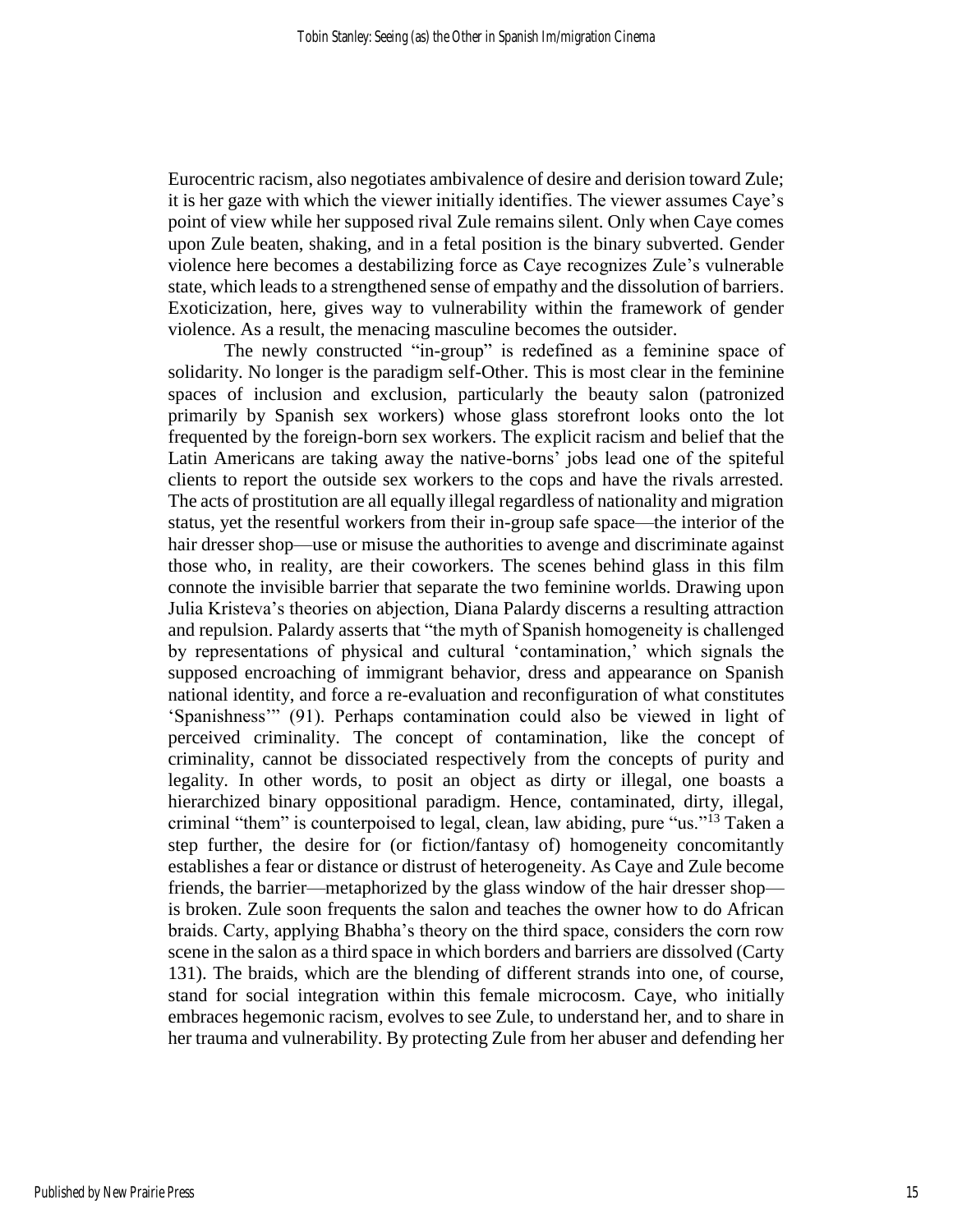voluntary choice to leave Spain to the airport guards, Caye has symbolically decriminalized her co-protagonist friend who was ultimately integrated into the safe feminine space of the salon.

## Flores de otro mundo

In the 1999 article in *El País Semanal*, female director Icíar Bollaín indicates one of her inspirations for *Flores de otro mundo*: the murder of a Bolivian woman slaughtered by her Spaniard husband ("Vidas de películas" 67). The film also fictionalizes real-life efforts to repopulate dwindling Spanish towns by making love connections between rural bachelors and women interested in finding a partner, bussed in for the events. The film features three potential couples: Alonso and the Basque Marirrosi; Damián and Dominican Patricia, who is mother of two; and fifty-year-old Carmelo and twenty-year-old Afro-Cuban Milady, whom he met while on one of his vacations to Havana. These sorts of sexual tourism vacations to Cuba organized by travel agencies and targeted to men are the Spanish version of Las Vegas marketing: "What happens in Vegas stays in Vegas." It is never made clear if Milady had been a *jinetera* (Cuban sex worker whose clients are mainly international tourists) or simply someone Carmelo connected with while in Cuba. From the moment the statuesque Afro-Cuban beauty arrives in the town and steps out of Carmelo's oversized pick-up (uncommon in Spain), she becomes an object of attention. The following dialog reveals the hegemonic scopophilic gaze as a triumvirate of elderly bumpkins objectify her with their ogling and also with their banter:

"¡Qué buena está!" "¿Esta cuál es?" "La cubana." "¿No es la dominicana?" "Que no. Que la dominicana es la de Damián. ¿Es que no te enteras?" "Esta está mejor que la otra." "Sí. Bastante. Bastante mejor." "Qué dentadura, qué labios." "Qué besazos tiene que pegar." "¡Madre mía! Quién fuera . . ." "¡Quién tuviera veinte años!" "Boy, she's hot!" "Which one is this one?" "The Cuban."

"Isn't she the Dominican?"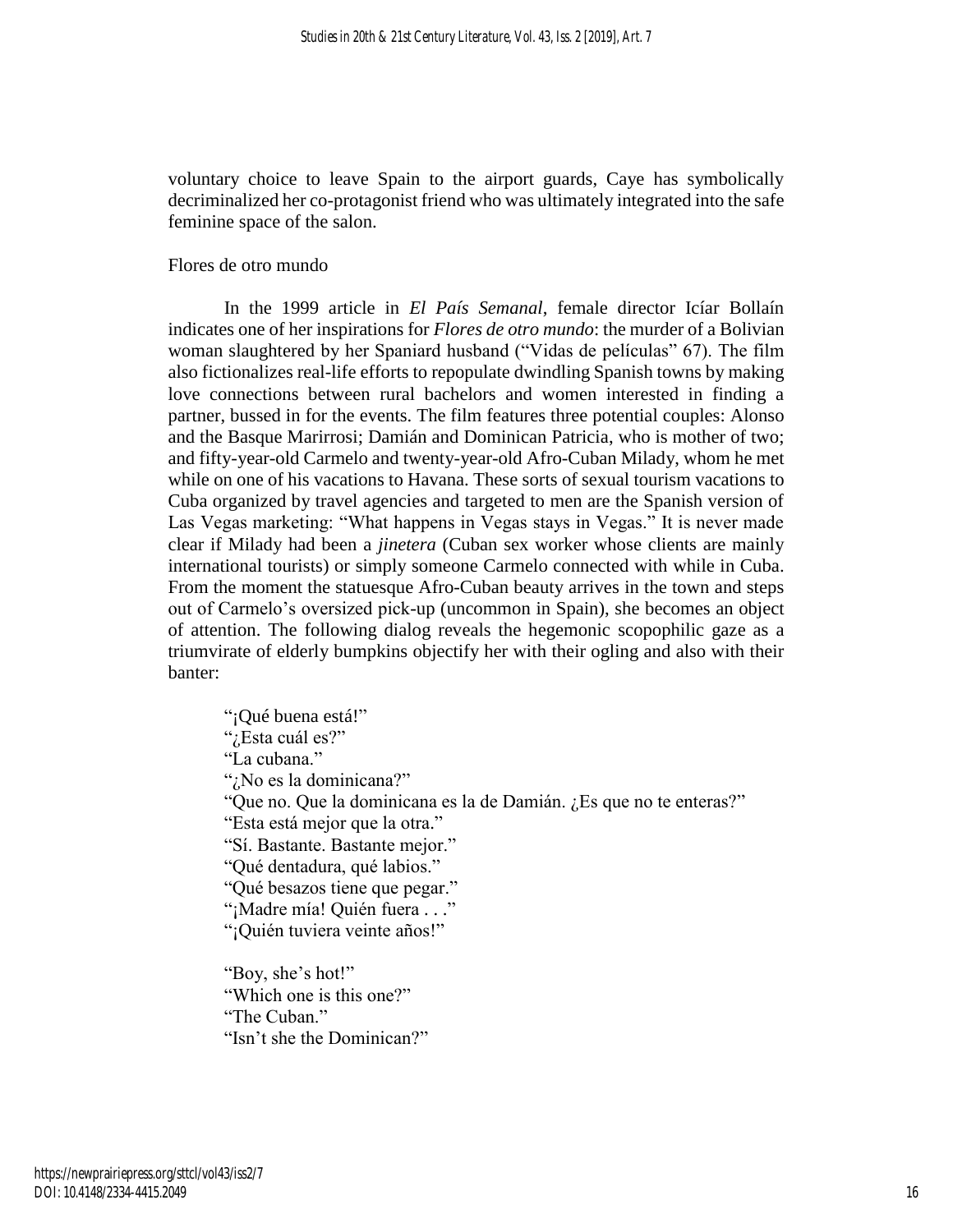"No. The Dominican is Damian's woman. Get it into your head." "This one is hotter that the other one." "She sure is. Much hotter." "Look at those teeth. Those lips." "What kisses she must give." "God, if only . . ." "Oh, to be twenty-years-old again."

They verbalize the prevailing view held by the permanent residents of the town regarding the women who arrive, that they are racial and cultural outsiders (and inferiors) who belong to the men with whom they partner. Scopophilia objectifies others, fetishes, and dehumanizes. It is this same paradigm that makes possible Carmelo's abuse of Milady.

Twenty-year-old Milady is a free spirit for whom her trip to Spain is an adventure. When Carmelo takes Milady to his home, he "introduces" her, if you will, to his possessions: the colossal house, the spacious kitchen, the enormous television. At each turn, he emphasizes the magnitude of his possessions, grabs her, and indicates that he likes his things big. Towering Milady—flagrantly embodying the erotic and exotic femaleness and negritude—is one more grand item he has collected. As can be imagined, his sense of ownership (a vestige of colonialism) and her free-spiritedness are irreconcilable. When he does, in fact, batter her, which is a criminal act, it is with impunity, although not without the light censure of his friend.

Curiously, each of the migrants studied in this essay is African in one way or another. Both Ombasi and Alou are ethnically and geographically African; the former is possibly from Equatorial Guinea, the latter from Senegal. Buba and Violeta are from Niger and Mali. Leila is North African (Moroccan). The remaining three are of Afro-Caribbean heritage. Both Patricia and Zulema are biracial Dominicans and Milady is strikingly Afro-Cuban. It would seem then that the cultural differences are insidiously racialized, inferiorizing African geographic origins or ethnicity. It is worth noting that, of the characters ultimately interdependently integrated into the host culture, one (Leila) is of African geographic origins, but not African ethnicity—i.e. "Black"—and the other boasts European physical traits (e.g. Patricia's green eyes).

Whether intentional or not, this observation would seem to support Ana Corbalán's claim that Spanish cinema's gaze is biased regarding migration "debido a que los privilegios legales, económicos y sociales de una nación son reafirmados y cuestionados a través de una serie de discursos de diferenciación racial y cultural" (197) 'due to the fact that legal, economic and social privileges are reaffirmed and contested through a series of racial and cultural discourses.' In essence, then, Spanish migration cinema could be seen as participating in the tropicalization that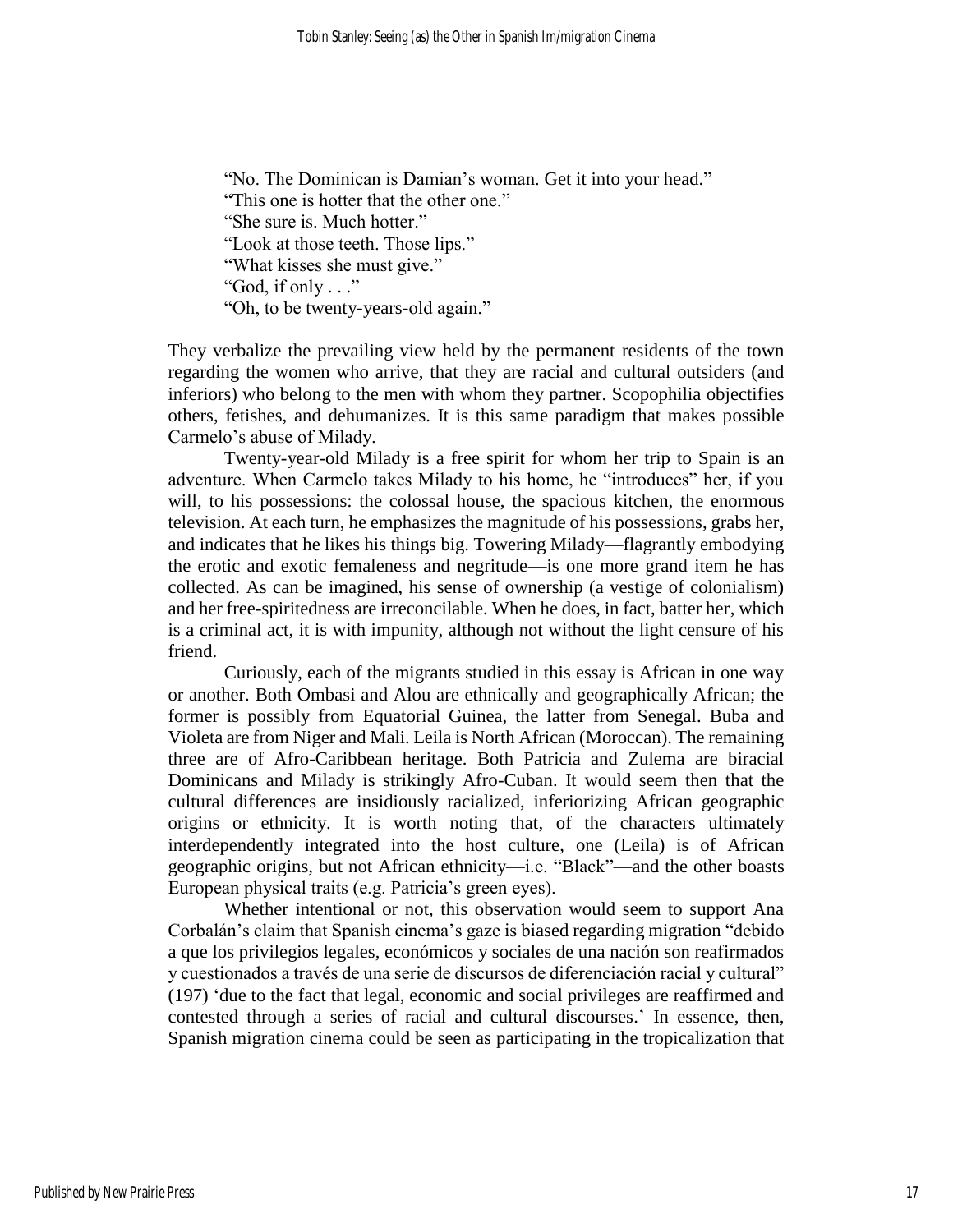homogenizes and stereotypes the Other (Corbalán 199), but that also homogenizes the hegemony, fomenting an otherness-sameness binary. As Frances Aparicio and Susana Chávez-Silverman note, "To tropicalize from a privileged, First World location is undoubtedly a hegemonic move" (8, qtd. in a footnote in Corbalán 199). Drawing upon Bhabha, Santaolalla, Aparicio, and Chávez-Silverman, Corbalán claims that Spanish immigration cinema participates in new racism and reinforces preconceived notions. Yet, I purport that said cinema, as a mirror of society, reflects endemic racism and xenophobia that forces the viewer to see his base attitudes while re-visioning his previous conception of the migrant subjects.

The presence of photographs in the film provides an alternate perspective in which the spectator assumes the point of view of the previously objectified migrants. The two sorts of photos I will analyze are self-portraits or selfies and a family portrait. The film takes place before smartphones and the selfie craze, yet Milady enjoys capturing images of herself with her friends in the locus of her adventure. The spectator assumes the point of view of the photo Milady will see of herself with her friends. Milady also travels with a cigar box, a synecdoche of Cuba, with photos of her friends and family back home. Again, the viewer sees, feels, and understands as Milady does. This sharing of perspective with Milady can be viewed as a vindication of her free spiritedness that brought her to couple with Carmelo and an implicit denunciation of Carmelo's phallo-Eurocentric interpersonal imperialism and subsequent adjudication for the gender violence he perpetrated, as evident in his denouement: alone, having Christmas dinner before the television as King Juan Carlos wishes the national family a happy holiday. Yet the final image of the film is a family portrait of Patricia's daughter's first communion, connoting her integration into the religious community, but ultimately standing for the new Spaniards' (no longer immigrants') integration into Spanish society. The family portrait (including Patricia's pregnant belly) signifies that the viewer's point of view is aligned with that of all reflected in the family portrait, for portraits are of those who will nostalgically re-visit images of themselves in key moments. Hence, we behold the new integrated Spanish family through the eyes of said family. Patricia is pregnant just as the future for both native-born and foreign-born Spaniards is pregnant with possibilities.

#### Retorno a Hansala

The final film in this study also shows promise, mutual seeing/understanding, and a future based on symbiosis. In *Retorno a Hansala*, the filmic narrative opens and closes in the most striking of ways. Hapticity characterizes the opening sequence. The point of view—shared by the viewer—is that of a character in the sea, bobbing above and below the surface, breathing heavily, gurgling, seeing the longed-after shore, bobbing up and down, to finally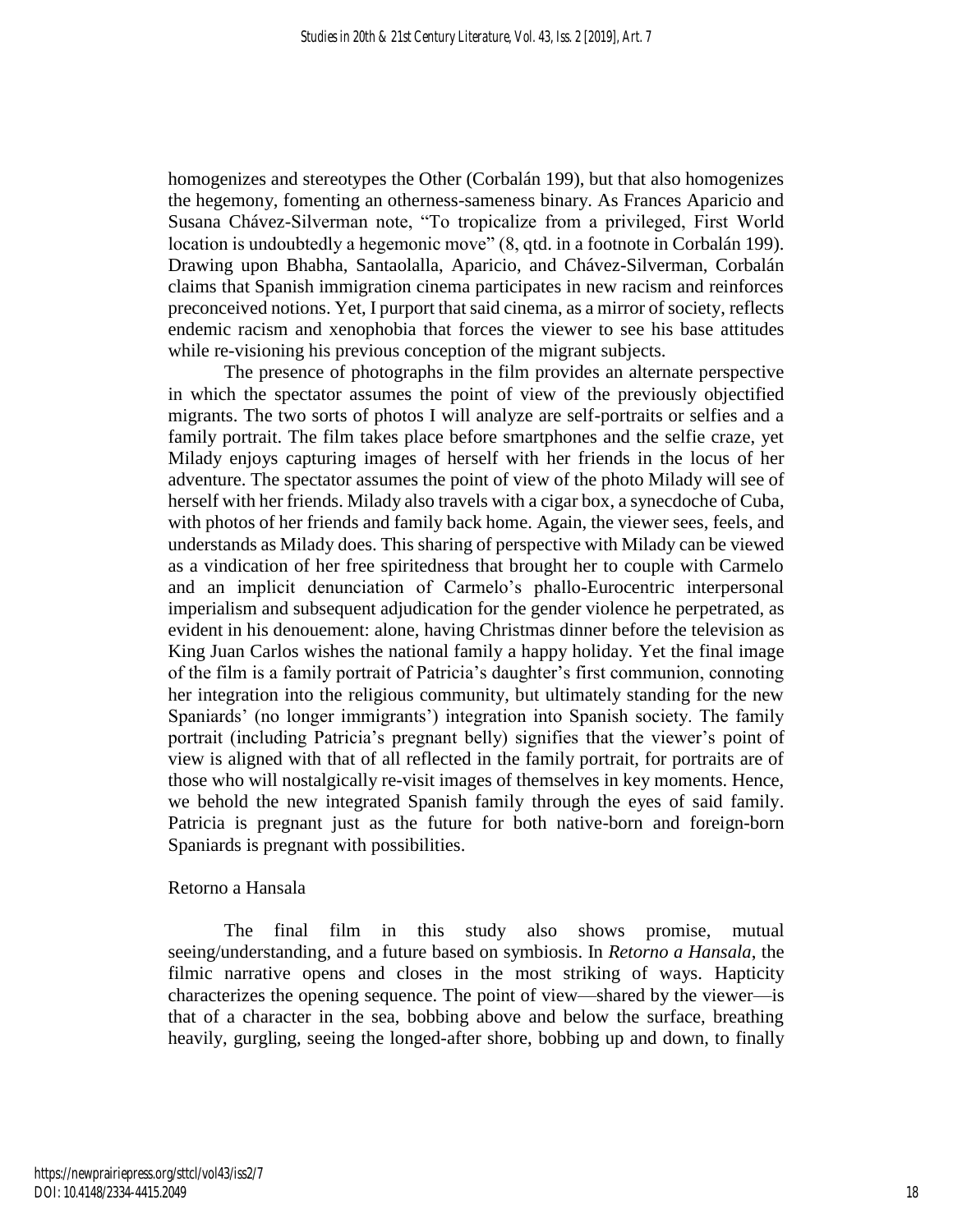slowly sink and drift to the bottom while seeing the light above the surface becoming more opaque and distant. We soon learn that this point of view, our point of view, is that of nineteen-year-old Rashid from Hansala, Morocco, clandestinely migrating to join his sister Leila in Tarifa as they search for a better life. The remarkable and poignant opening sets the tone of emotional identification and empathy and contrasts with the images during the closing credits. The plot stems from the quest to return Rashid's remains to his bereaving family and properly inter him.

Ballesteros summarizes the 2003 *patera* tragedy that resulted in thirty-seven drowning victims, thirteen of whom were from Hansala, and the subsequent solidarity association response on both sides of the Strait, detailed in De la Cal's 2007 article and website. As Ballesteros notes, "The film illustrates how illegal border crossing has become a business for different parties that profit from the immigrants and their families: first the traffickers, who in the film charge  $\epsilon$ 3,000 to smuggle immigrants across the border, and the undertaker, who charges the same amount to return their bodies to their families" (*Immigration* 184). This symmetry and juxtaposition are startling and underscore that ultimately the illegal trafficking of live bodies and legal trafficking of dead bodies equally commodify a human being. While the undertaker, Martín, with Leila's collaboration, ultimately rightfully returns Rashid's remains to his home and family, his refusal to return other victims for proper burial until he has been paid the exorbitant sum is a legalized version of holding hostages for ransom.

Commodification of human beings is inextricably linked to criminality and also to what I will call border-crossing predation. In multi-layered predation, victims or prey are abused by their traffickers, their procurers, and, of course, both the society from which they come and that which they dream to enter. The precarious in-between space—or Bhabhaian third space—while creating room for freedom and new paradigms, conversely also serves to remove restrictions from abusers to give free rein to their basest drives and behaviors.

Just as the hegemonically-identified viewer comes to relate with the drowned seeing subject, Martín (the male, privileged, European funeral home proprietor) comes to identify with Leila (the female, migrant fish factory worker). Through this bond of equals and through his transformation, he ceases to view her and her culture as exotic or Other. Ballesteros avers that

While Martín drives through the Moroccan countryside, Leila, in the passenger seat, is given the point of view. She is often framed looking out the window and is reflected (in frame-within-frame shots) in the car's side view mirror so as to foreground the crucial act of looking (and reminiscing about her country of origin) while traveling. . . . Once Martín and Leila arrive in Hansala, the point of view switches to Martín who, with the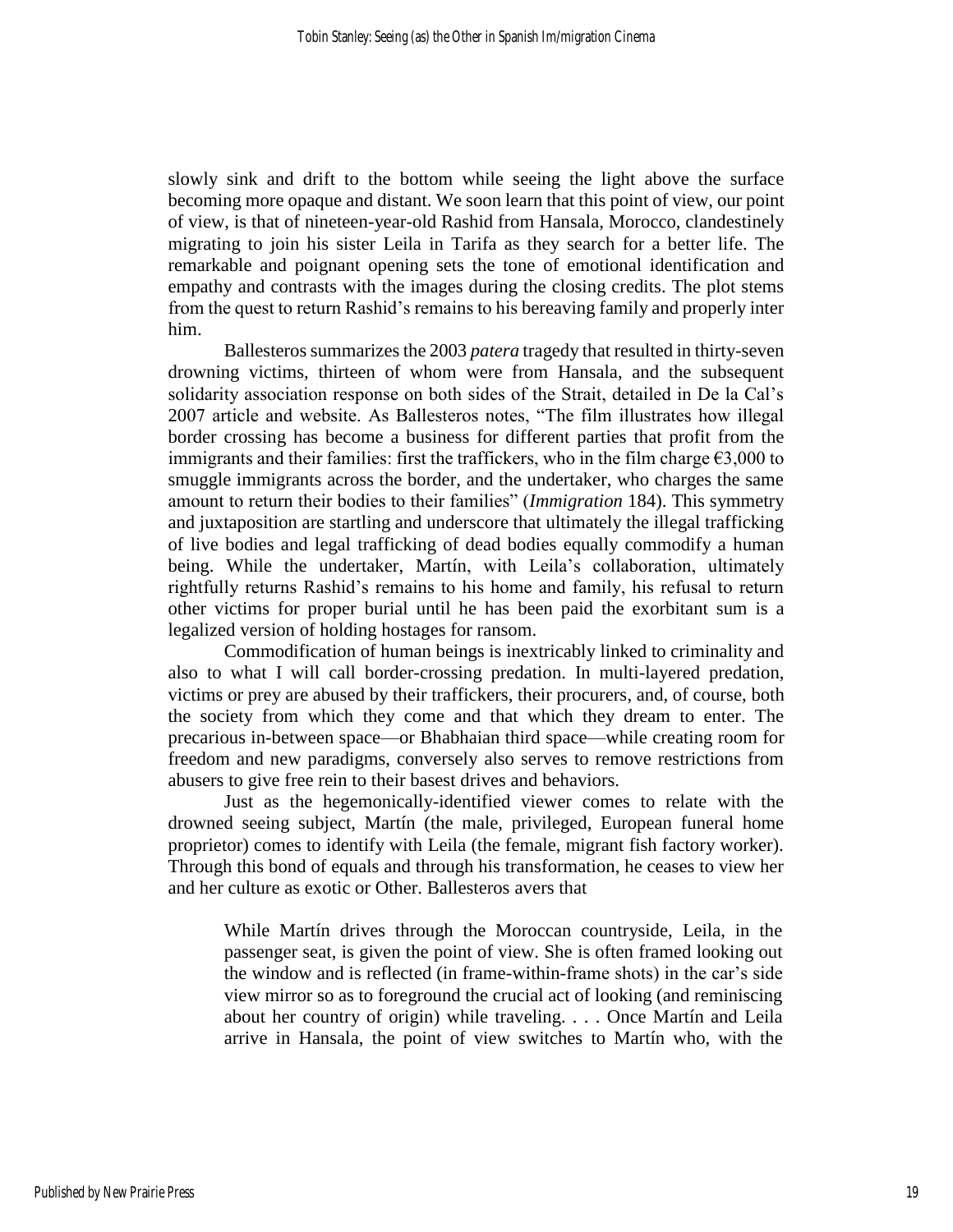audience, becomes the observer of the village dynamics, a sort of improvised "ethnographer" through whose eyes we learn about the region's poverty, miserable living conditions, and its lack of opportunities for the young, all of which lead so many of them to attempt the dangerous crossing. . . . Through the eyes of an initially reluctant and prejudiced Martín, the reasons to emigrate looking for a better life are legitimized. (*Immigration* 185)

Of note is that while Martín does not eroticize Leila, there is one potentially sexually objectifying scene. Martín gazes, with the concomitant power dynamic, at Leila as she bathes. She draws the plastic liner to shield herself from his view, and he stops himself from eroticizing her. It is not that he lacks interest. It is that he now understands (i.e. sees) and humanizes her. The ocular is paramount in this film. Let us consider the windshield—shattered when the van was hijacked. Yet, Leila's father upon their arrival "fixes" the windshield by attaching in its place a sheet of translucent plastic. Martin's authentic gratitude is evidence that he understands the depth of his host's intentions and also the difference of his perspective. The result of the plastic windshield through which one cannot see is the metaphorical and paradoxical seeing—that is, understanding—how another sees. Through the empathetic connection, judgment is not only suspended, but also eliminated. Because Martín has connected with Leila and her family, seeing them as sentient subjects, he stops himself from sexually objectifying her.

The images and loose words during the closing credits reinforce the new ways of seeing realized throughout the film. Just as the film opens with the viewer having assumed the point of view of Rashid drowning as Spain is in view, heart pounding, labored breathing, lungs filling with water, so does the spectator, during closing credits, see negatives of newspaper photographs of the drowned along with fading dehumanizing news terms regarding the dead. They are but numbers that appear and disappear. Words such as "drowned" or "corpses" come into focus and fade to black. We see the same newsworthy stories, but in a different fashion. If the headlines and media rhetoric that had reduced the dead to numbers of those who had crossed illegally (i.e. criminals) are now seen differently, so is the purportedly reputable trafficking of the dead, for now Martin's business is revealed to be just as unsavory and lucrative as the illegal trafficker of the living who also charges the desperate 3000 Euros to cross the Strait. Like Alice stepping through the looking glass, what Adrienne Riche has termed a re-vision, the viewer—now sensitized sees the same world with new eyes.

Conclusion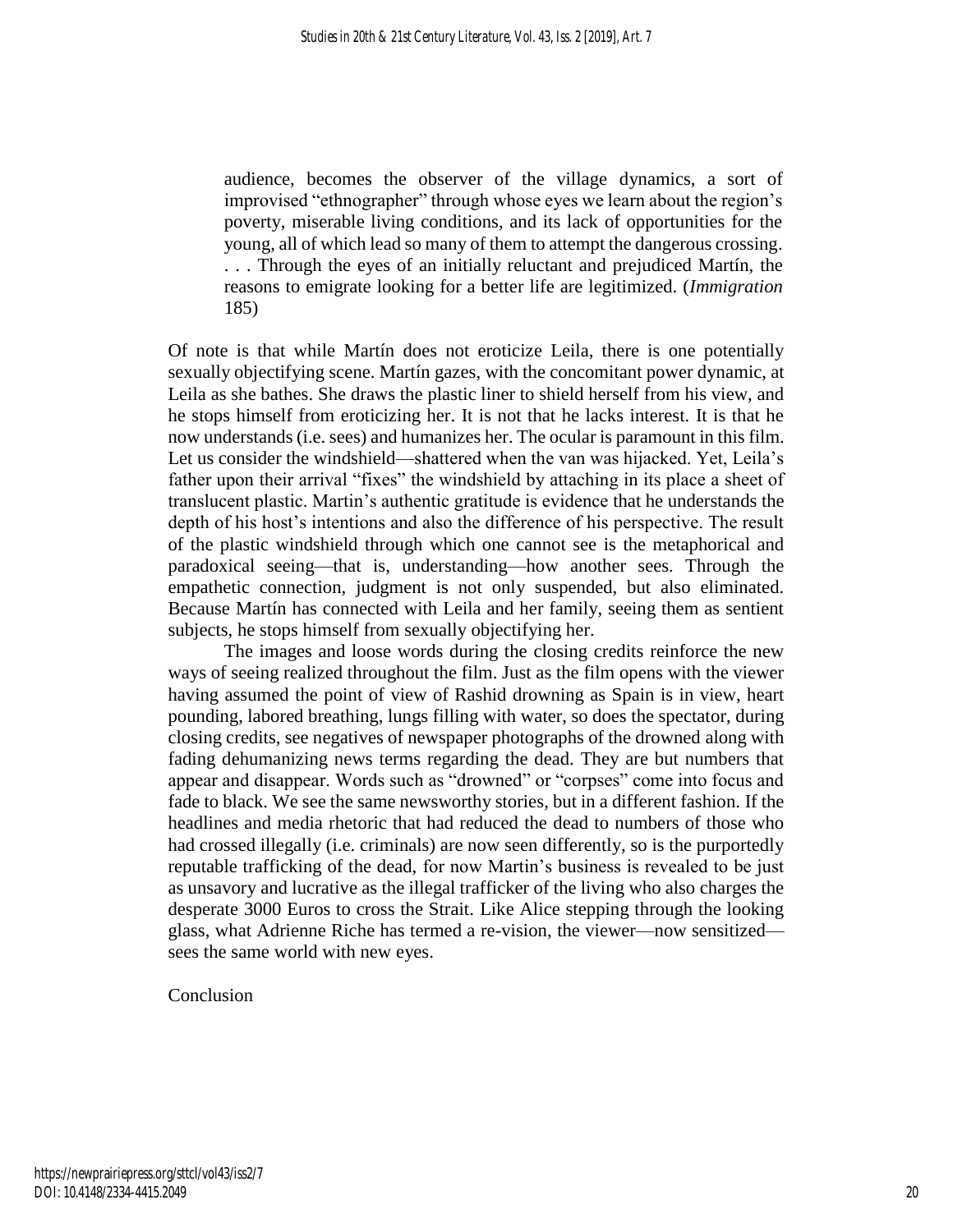Each of the films de-objectifies, imbues subjectivity, and fosters empathy of the objects of enunciation, while making visible the structures that dehumanize and criminalize the racialized Other. Each film has at least one character that represents the phallocratic-hegemonic symbolic order: Carmen's father in *Las cartas de Alou*, Antonio and the castrating skinheads in *Bwana*, Carmelo in *Flores de otro mundo*, "el de los papeles" in *Princesas*, the unnamed elderly molester and "suitor" in *14 kilómetros*, and Martín in *Retorno a Hansala*. The aforementioned characters and all they represent are threatened, and their power destabilized, by the possibility of autonomy, agency, and authenticity of the previously objectified Other.

These representatives of privilege and power either wish to subdue the sexuality of a racialized Other, jealously possess or guard it as a reflection of their own status, or, in the final case of Martín in *Retorno*, feel uncomfortable with the unplanned voyeuristic pleasure. In this last instance of the trajectory of the aforementioned films, the viewing subject consciously and purposefully controls his voyeuristic impulse and simultaneously averts his gaze as the object sees him looking upon her. This triangulated spectatorial gaze puts all three viewers on equal footing. Leila ceases to be a seen object as she becomes a seeing—reciprocally viewing and agential—subject who draws the windblown plastic liner as she washes. Martín stops looking at her as she sees him. By averting his potentially scopophilic gaze, he acknowledges her right not to be objectified and confers the respect she deserves and elicits as she obstructs his view. This plastic tarp is not unlike, and is perhaps, the actual plastic Leila's father improvised as a windshield. This translucent divider connotes seeing (or not) and being seen. We, as viewers of this most revealing scene become co-participants of the newly established equality and co-subjectivity in the relationship. Hence, Chus Gutiérrez's co-protagonists balance what had been an unbalanced power relation. In conclusion, what we have seen in this essay is an exploration of the evolution of the representation of the hegemonic subject and the "othered" object in an attempt to reconsider the imbalance of power, to make visible the invisibility of whiteness, to subvert the self-interested "ethnic-image-making," and to combat the implicit and explicit Eurocentric phallocratic supremacy that criminalizes and perpetrates against the eroticized and racialized Other.<sup>14</sup> These films, taken as a corpus, denounce the impunity of hegemonic perpetrators and vindicate the criminalized migrant subject through a transformation in point of view: aligning the gaze of one who had seen (and objectified) with the perspective of one who had been seen and objectified, thus restoratively imbuing the latter with the potential for agential subjectivity. In sum, this article has investigated the ways in which filmmakers problematize the hegemonic gaze regarding the migrant Other and depict the transformation from looking at migrants as a criminal "them" to seeing them as a human "us."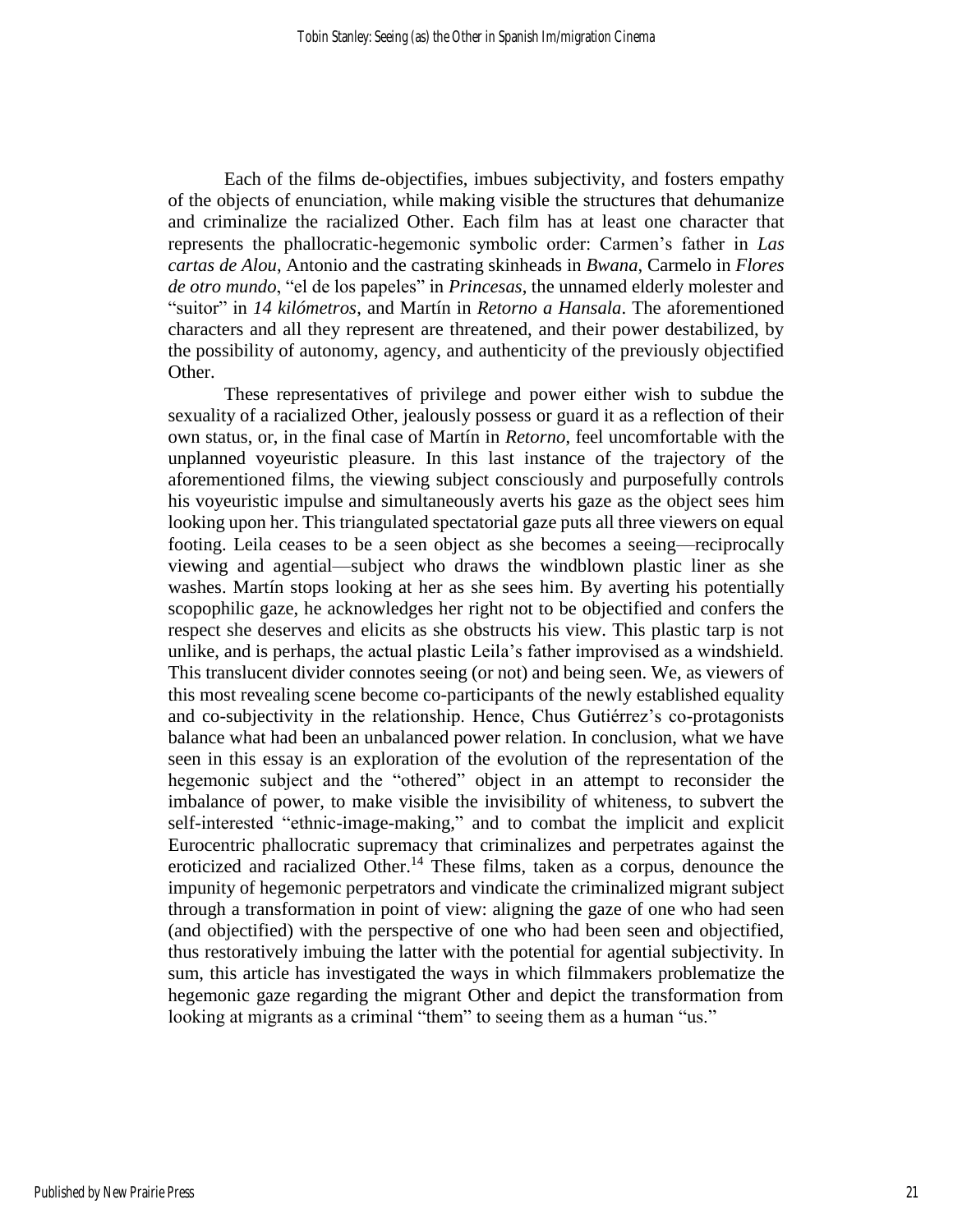# Acknowledgment

I wish to express my deepest thanks to Thomas Deveny whose conference papers, book, friendship and visit to present the capstone talk at University of Minnesota Duluth's World Languages and Cultures film and lecture series inspired me to begin this line of research and teach immigration cinema to students.

# **Notes**

1. Guido Rings hypothesizes it was the speed with which immigration grew in Spain at the turn of our century that led to it becoming a hot and controversial topic in the media, such as the ten pages *El País Semanal* dedicated to it in August 2008.

2. Rings notes in 2009 that, in spite of the fact that "las noticias y los discursos políticos oficiales . . . suelen presentar a los inmigrantes 'ilegales' como uno de los problemas principales del país" 'the news and the official political discourses . . . tend to present immigrants as "illegals" as one of the main problems of the country,' cinema deconstructs these stereotypes even if it does not shatter the neo-colonial stereotypes (Rings 72).

3. According Thomas Deveny, "Migration film narratives from the Hispanic World give us a picture of a common human phenomenon: the search for a better life"  $(xii)$ .

4. All translations in this essay, unless noted otherwise, are mine.

5. While José Luis Borau debuted his *Río abajo* in 1984, it is filmed in English, stars David Carradine, and is about immigration across the Mexican-US border.

6. Of note, *Las cartas de Alou* is part of the Spanish national educational curriculum on immigration and matters of diversity in Spain.

7. Of note is that Alou had learned to play checkers with Moncef who arrived from northern Africa in the opening sequence with the protagonist.

8. Coined by Hamid Naficy in *An Accented Cinema* (101). See also Deveny (26).

9. Push factors: involuntary or forced migration, persecution, natural disasters, extreme poverty (Barbara Marshall 3, referenced in Deveny). Pull factors: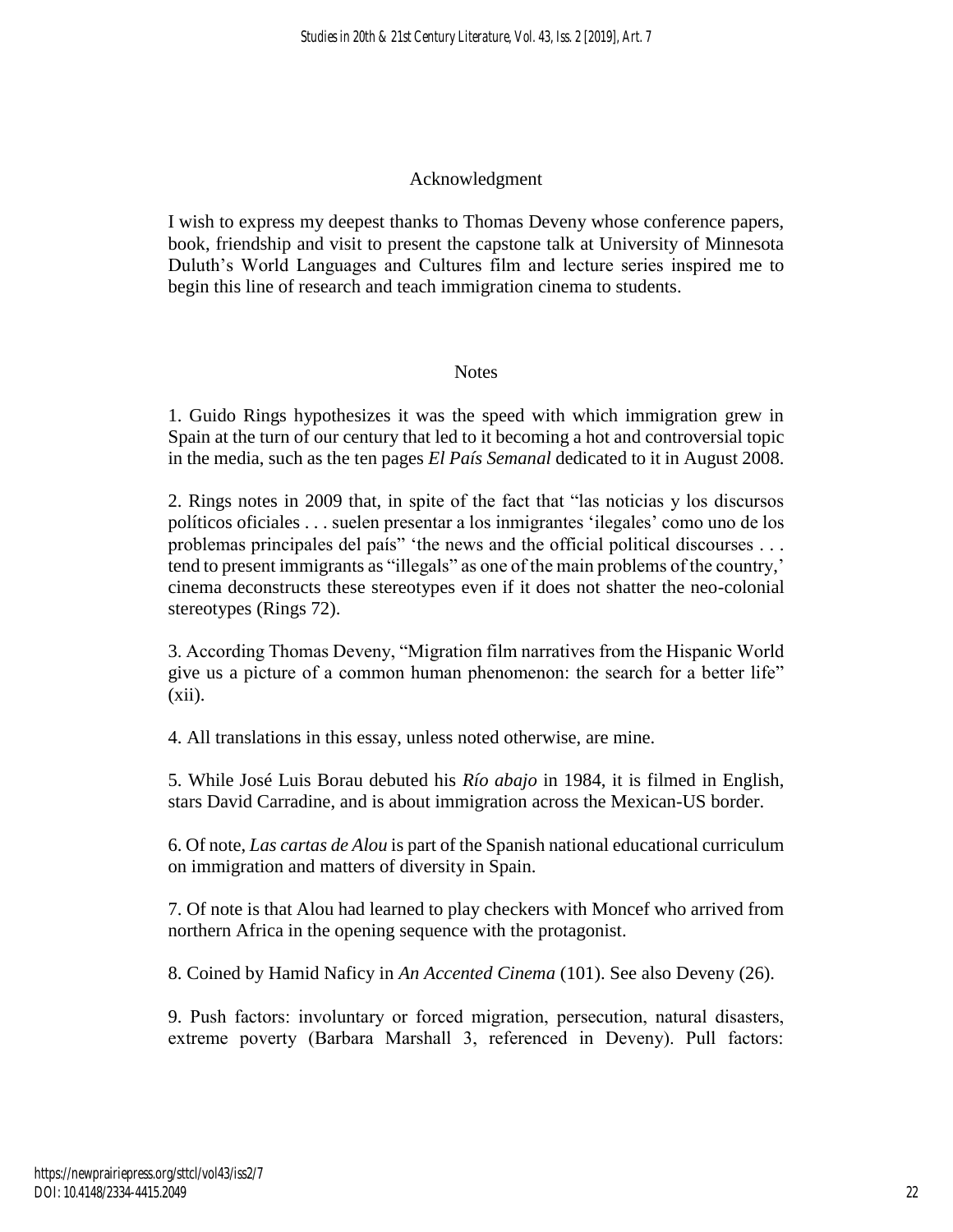employment possibilities, social well-being, chain migration (Barbara Marshall 3, referenced in Deveny), love (Deveny).

10. Deveny describes how the future husband "had raped her when she was a girl. . . . Violeta confides to her sister" that her "only option is leaving, but she must go far away since 'if he finds me, he would kill me'" (69).

11. Referencing Daly and the National Institute of Statistics.

12. The film depicts one scene in which Caye is the victim of overt coercion and psychological abuse: a former client forces her to fellate him when she is off work, out on a date with her boyfriend who knows nothing of her occupation. While she is not physically battered like Zule, her pleading and tears speak to the psychological trauma.

13. "One of the first manifestations of abjection in the film is in the song 'Contamíname' ['Contaminate Me'], which forms part of the diegetic narrative . . . . Written by Pedro Guerra in 1995 and popularized by the singer Ana Belén, 'Contamíname' has become associated with the move to support immigrants' rights and to help them integrate into Spanish society" (Palardy 833).

14. "Opposed to the 'invisibility' of whiteness, 'coloured' identities become subject to processes of categorization and stereotyping, with the subsequent propagation of interested definitions of ethnic identity" (Santaolalla, "Ethnic" 56), hence the "need to respond to" dominant discourse of hegemonic "ethnic image-making" (Santaolalla, "Ethnic" 56).

# Works Cited

- *14 kilómetros.* Directed by Gerardo Olivares, Explora Films, Wanda Visión S.A., 2007.
- Aparicio, Frances, and Susana Chávez-Silverman, editors. *Tropicalizations: Transcultural Representations of Latinidad*. UP of New England, 1997.
- Balibar, Etienne. "Is There a Neo-Racism?" *Race, Nation, Class: Ambiguous Identities*, edited by Étienne Balibar and Immanuel Wallenstein, Verso, 1991, pp. 17-28.
- Ballesteros, Isolina. "Embracing the Other: The Feminization of Spanish 'Immigration Cinema'." *Studies in Hispanic Cinemas*, vol. 2, no. 1, 2005, pp. 3-14.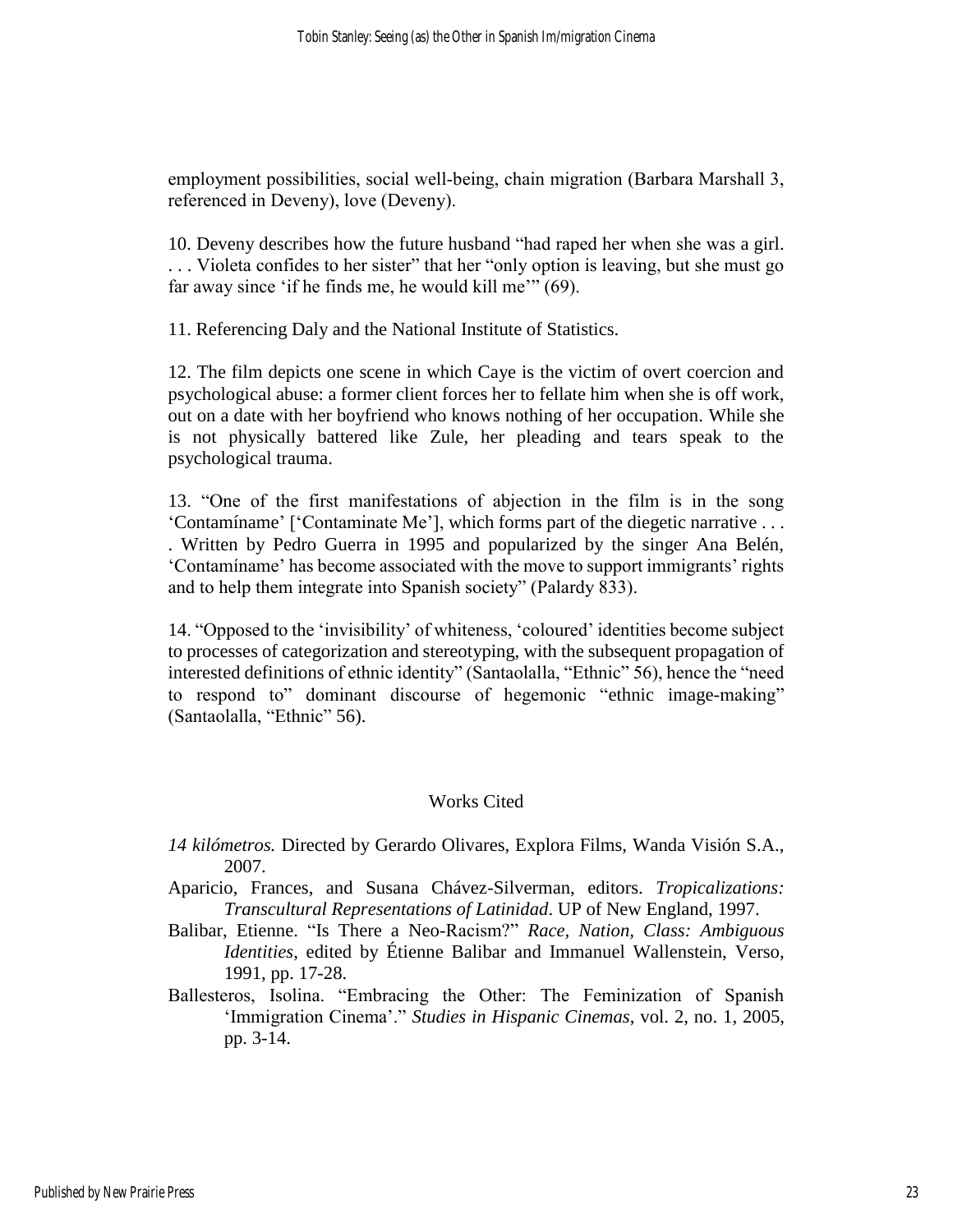---. *Immigration Cinema in the New Europe*. Intellect, 2015.

- Baxter, Emily. *We Are All Criminals*. We Are All Criminals, 2017.
- Bhabha, Homi. "The Other Question." *Screen,* 1983, vol. 24, no. 6, pp. 18-36.
- ---. "The World and the Home." *Social Text*, vol. 31/32, 1992, pp. 141-53.
- Bollaín, Icíar. "Vidas de películas." *El País Semanal*, 30 May 1999, p. 67.
- *Bwana*. Directed by Imanol Uribe, Madrid-Aurum, Creativos Asociados de Radio y Televisión, Origen Producciones Cinematográficas S.A., 1996.
- *Las cartas de Alou*. Directed by Montxo Armendáriz, Elías Querejeta Producciones Cinematográficas S.L., 1990.
- Carty, Gabrielle. "La mujer inmigrante indefensa: *Princesas*, lejos de su reino." *Iberoamericana*, vol*.* 9, no. 34, 2009, pp. 127-35.
- "The Checkered History of Checkers." *Checker History*, http://www.checkers history.com/. Accessed 7 April 2019.
- Corbalán, Ana. "Cartografías de la otredad: Nuevo racismo en el cine español." *Nuevas aproximaciones al cien hispánico: Migraciones temporales, textuales y étnicas en el bicentenario de las independencias iberoamericanas (1810-2010)*, edited by Santiago-Juan Navarro and Joan Torres-Pou, Promociones y Publicaciones Universitarias, S.A., 2011, pp. 195-212.
- Deveny, Thomas. *Migration in Contemporary Hispanic Cinema*. Scarecrow Press, 2012.
- Federación S.O.S. Racismo. *Informe anual 2016 sobre el racismo en el estado español.* Ministerio de Empleo y Seguridad Social and Secretaría de Inmigración y Emigración, 2016, *<https://sosracismo.eu/informe-sos/>*. Accessed 7 April 2019.
- Femmine, Laura delle, and David Alameda. "La metamorfosis de España: Siete gráficos sobre inmigración para entender cómo ha cambiado la composición de la sociedad en las últimas dos décadas." *El País*, 1 March 2017, https://elpais.com/internacional/2017/02/27/actualidad/1488194732\_8204 52.html. Accessed 24 May 2019.
- Femmine, Laura delle, and Nerea Navarro. "Radiografía de la España inmigrante." *El País*, 1 March 2017, [https://elpais.com/internacional/2017/02/27/](https://elpais.com/internacional/2017/02/27/%20actualidad/1488194109_960209.html)  [actualidad/1488194109\\_960209.html.](https://elpais.com/internacional/2017/02/27/%20actualidad/1488194109_960209.html) Accessed 24 May 2019.
- Flesler, Daniela. *Return of the Moor*: *Spanish Responses to Contemporary Moroccan Immigration*. Purdue UP, 2011.
- *Flores de otro mundo.* Directed by Icíar Bollaín, Producciones La Iguana S.L., Alta Films, 1999.
- Foro Ibercaja. "Montxo Armendariz, director de cine," January 2012, https://www. youtube.com/watch?v=yJo\_y5cldL4. Accessed 29 May 2019.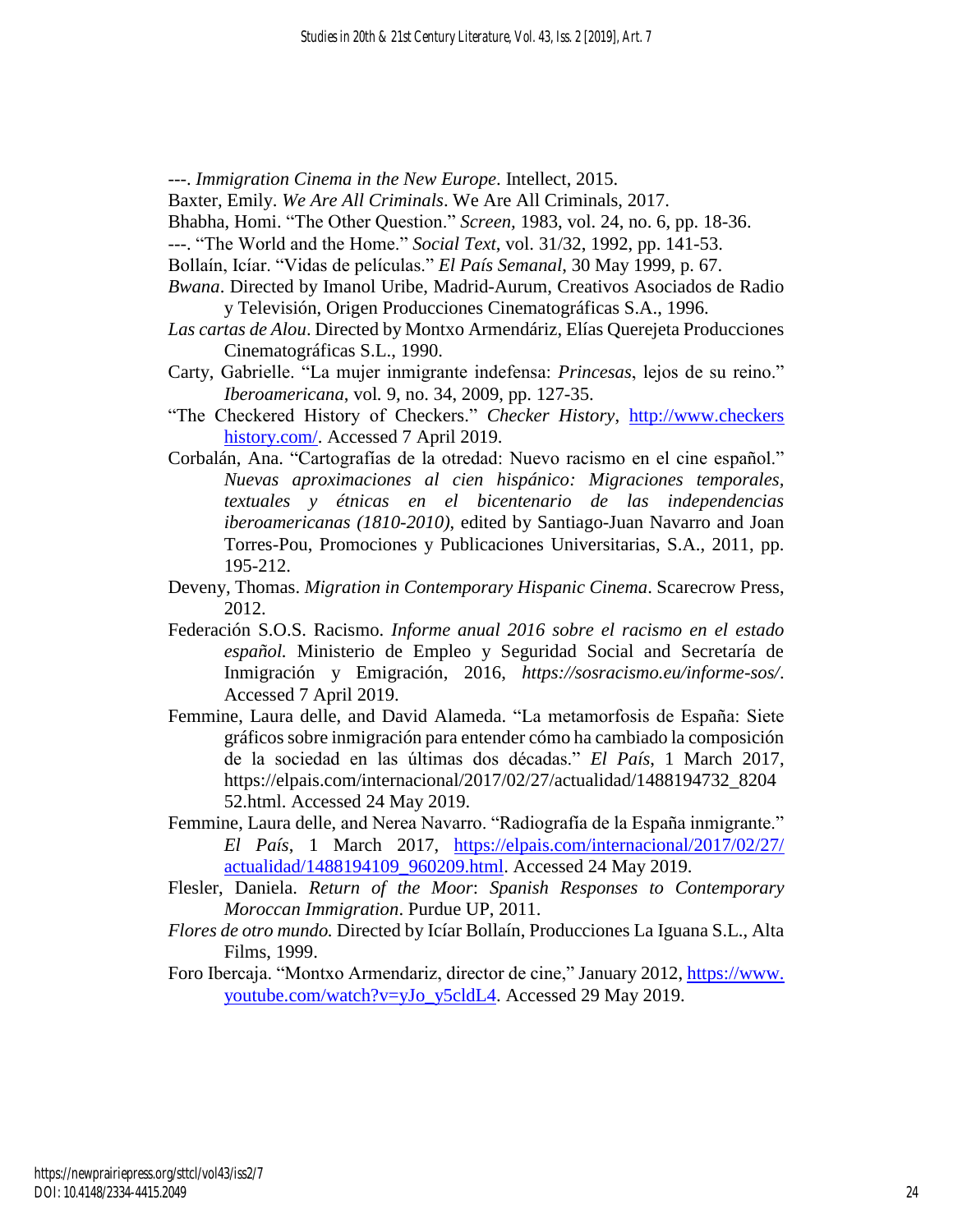- Galarraga, Naiara. "Inmigrantes: La odisea de los nuevos europeos." *El Páis,* 1 March 2017, [http://internacional.elpais.com/internacional/2017/02/27/](http://internacional.elpais.com/internacional/2017/02/27/%20actualidad/1488194732_820452.html?rel=mas)  [actualidad/1488194732\\_820452.html?rel=mas.](http://internacional.elpais.com/internacional/2017/02/27/%20actualidad/1488194732_820452.html?rel=mas) Accessed 7 April 2019.
- Gómez Vilches, José. *Cine y literatura. Diccionario de adaptaciones de la literatura española*. Área de Cultura Ayuntamiento de Málaga, 1998.
- González de Pozo, Jorge. "Nuevas miradas a la inmigración: *14 kilómetros* o el viaje que nunca ocurrió." *Iberoamericana*, vol. 9, no. 34, 2009, pp. 47-61.
- Gubern, Román, et al. *Historia del cine español.* 1995. Cátedra, 2009.
- Kaplan, Ann, ed. *Feminism and Films*. Oxford UP, 2000.
- Kristeva, Julia. *Powers of Horror: An Essay on Abjection.* Translated by L.S. Roudiez, Columbia UP, 1982.
- Marshall, Barbara. "Introduction." *The Politics of Migration: A Survey*, edited by Barbara Marshall, Routledge, 2006, pp. 3-11.
- Molina Gavilán, Yolanda, and Thomas Di Salvo. "Policing Spanish/European Borders: Xenophobia and Racism in Contemporary Spanish Cinema." *Ciberletras*, vol. 5, August 2001, [https://www.lehman.cuny.edu/ciberletras/](https://www.lehman.cuny.edu/ciberletras/%20v05/molina.html)  [v05/molina.html.](https://www.lehman.cuny.edu/ciberletras/%20v05/molina.html) Accessed 7 April 2019.
- Murray, Michelle N. "The Politics of Looking in Fernando León de Aranoa's *Princesas* (2005)." *Studies in Spanish and Latin American Cinemas*, vol. 11, no. 3, 2014, pp. 241-53.
- Naficy, Hamid. *An Accented Cinema: Exilic and Diasporic Filmmaking*. Princeton UP, 2001.
- Nichols, Bill. *Engaging Cinema: An Introduction to Film Studies*. Norton, 2010.
- Palardy, Diana. "Lust and Disgust: The Rhetoric of Abjection in the Spanish Immigration Films *Bwana*, *Flores de otro mundo* and *Princesas*." *Bulletin of Hispanic Studies*, vol. 92, 2015, pp. 825-40.
- Paz, Octavio. *El laberinto de la soledad*. Cuadernos Americanos, 1950.
- *Princesas*. Directed by Fernando León de Aranoa, Reposado Producciones, Mediapro, Antena 3, Canal+ España, 2005.
- *Retorno a Hansala.* Directed by Chus Gutiérrez, Maestranza Films, Muac Films, 2008.
- Riche, Adrienne. *Arts of the Possible: Essays and Conversations*. Norton, 2002.
- Rings, Guido. "Presentación. La otra cara de la inmigración: imágenes del latinoamericano en el cine español." *Iberoamericana*, vol. 9, no. 34, 2009, pp. 71-75.
- Said, Edward. *Orientalism*. Vintage Books Random House, 1979.
- Santaolalla, Isabel. "Close Encounters: Racial Otherness in Imanol Uribe's *Bwana*." *Bulletin of Hispanic Studies*, vol. 76, 1999, pp. 111-22.
- ---. "Ethnic and Racial Configurations in Contemporary Spanish Culture." *Constructing Identity in Contemporary Spain: Theoretical Debates in Cultural Practice*, edited by Jo Labanyi, Oxford UP, 2002.